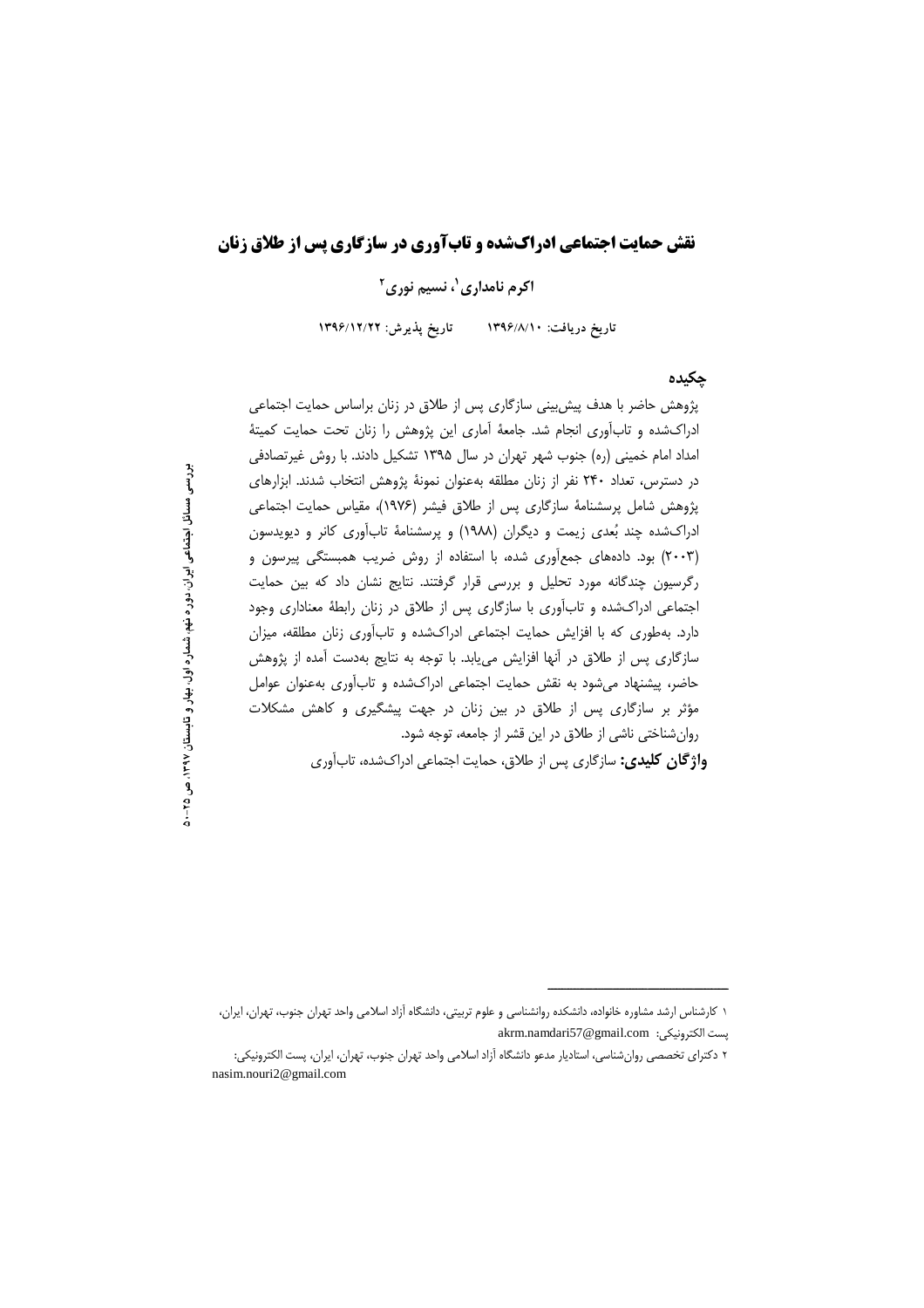#### مقدمه

طلاق ٰ و از هم پاشیدگی کانون خانواده معضلی اجتماعی است که پیامدهای آن از مشکلات بزرگ جوامـع کنونی بهشمار می رود. طلاق بهعنوان اجازهٔ قانونی برای جدا شدن از یک فرد بـهعنـوان همســر یـا پایـان دادن رسمی به یک ازدواج تعریف شده است (ونجارسولد<sup>۲</sup> ، ۲۰۰۷). میـزان طــلاق در دهــهـهـای اخیــر در جهان افـزایش یافتـه اسـت (عزیـزی، اسـماعیلی، دهقـان منشـادی و اسـماعیلی، ۱۳۹۵) و شـیوع آن در کشورهای غربی به بیش از ۵۰ درصد می رسد (ویکس<sup>۳</sup> و تریت ٔ، ۲۰۰۱؛ دای <sup>۵</sup> ۲۰۰۳). در سال های اخیـر، نرخ طلاق در کشور ایران رشد قابل توجهی تا ۱۳/۸ درصد داشته است (زارعی و دیگران، ۱۳۹۲). براساس گزارش های ثبت احول کشور در دهه ۹۰، علاوهبر کاهش گرایش جوانـان بـه ازدواج، نـرخ طـلاق نیـز در کشور و بهخصوص شهر تهران بالا رفته؛ بهطوری که نسبت ازدواج به طلاق ثبت شـده در سـال ۱۳۹۱ در کل کشور ۵/۵ درصد و در شهر تهران ۲/۹ درصد بوده است. این نسبت در شش ماه نخسـت سـال ۱۳۹۲ در تهران به ۳/۵ درصد رسید (حاجی حیدری، اسماعیلی و طالبی، ۱۳۹۴). زنان مطلقه عـلاوه بـر بـه دوش کشیدن بار مسئولیت و تأمین هزینه های زندگی، باید نگاه تلخ جامعه به خود را متحمل شوند که اغلب بـه دنبال آن، دچار سرخوردگي، پأس و نااميدي مـي شـوند (عبـادي، سـوداني، فقيهـي و حسـين يـور، ١٣٨٩). تریودی، سارین و دیانی ٔ (۲۰۰۹) در نتایج حاصل از پژوهشی که با عنوان اثرات روان شناختی طلاق انجام دادند، نشان دادند که زنان مطلقه و بیوه از افسردگی و اضطراب بیشتری نسبت به زنـان غیـر مطلقـه رنـج می برند. یکی از مسائل مربوط به افراد مطلقه، مسئله سازگاری<sup>۷</sup> آنان پس از طلاق است. پژوهش ها نشــان میدهد که برخی از افراد بعد از جدایی و طلاق سازگاری مناسبی پیدا میکنند و برخـی نیـز بـه سـازگاری دست نمی یابند (میرزازاده، احمدی و فاتحی;اده، ۱۳۹۱). مطالعات انجام شده در این رابطه نشان مے،دهـد که عوامل زیادی با سازگاری پس از طلاق رابطه دارد که در همین راستا، پژوهش حاضر درصدد پیش بینی سازگاری پس از طلاق در زنان مطلقه براساس حمایت اجتماعی ادراکشده و تابآوری است.

## يبان مسأله

تجربهٔ طلاق، سازگاری زوجین و فرزندان آنها را در تمام ابعاد (روانشناختی، جسمانی، اجتماعی و هیجانی) تحت تأثیر قرار می دهد و باعث کاهش عملکرد و ناکارآمدی اعضای خانواده پس از طلاق می گردد (پرتـز، اسمیت و براون ٬ ۲۰۰۰٬ نقل از بلالی، اعتمادی و فاتحی;اده، ۱۳۹۰). پژوهش ها نشان دادهانـد کـه اثـرات طلاق بر روی زنان نتایج پایدارتری دارد (غلامی، بشلیده و رفیعی، ۱۳۹۱؛ ساکاتا و مکینزی `، ۲۰۱۱). یکی

1 divorce 2 van Jaarsveld, W. 3 Weeks, G.R. 4 Treat S. 5 Day, R. 6 Trivedi, J.K., Sareen, H., & Dhyani, M. 7 adjustment 8 Portes, P., Brown, J., & Smithm T. 9 Sakata, K., & McKenzie C.R.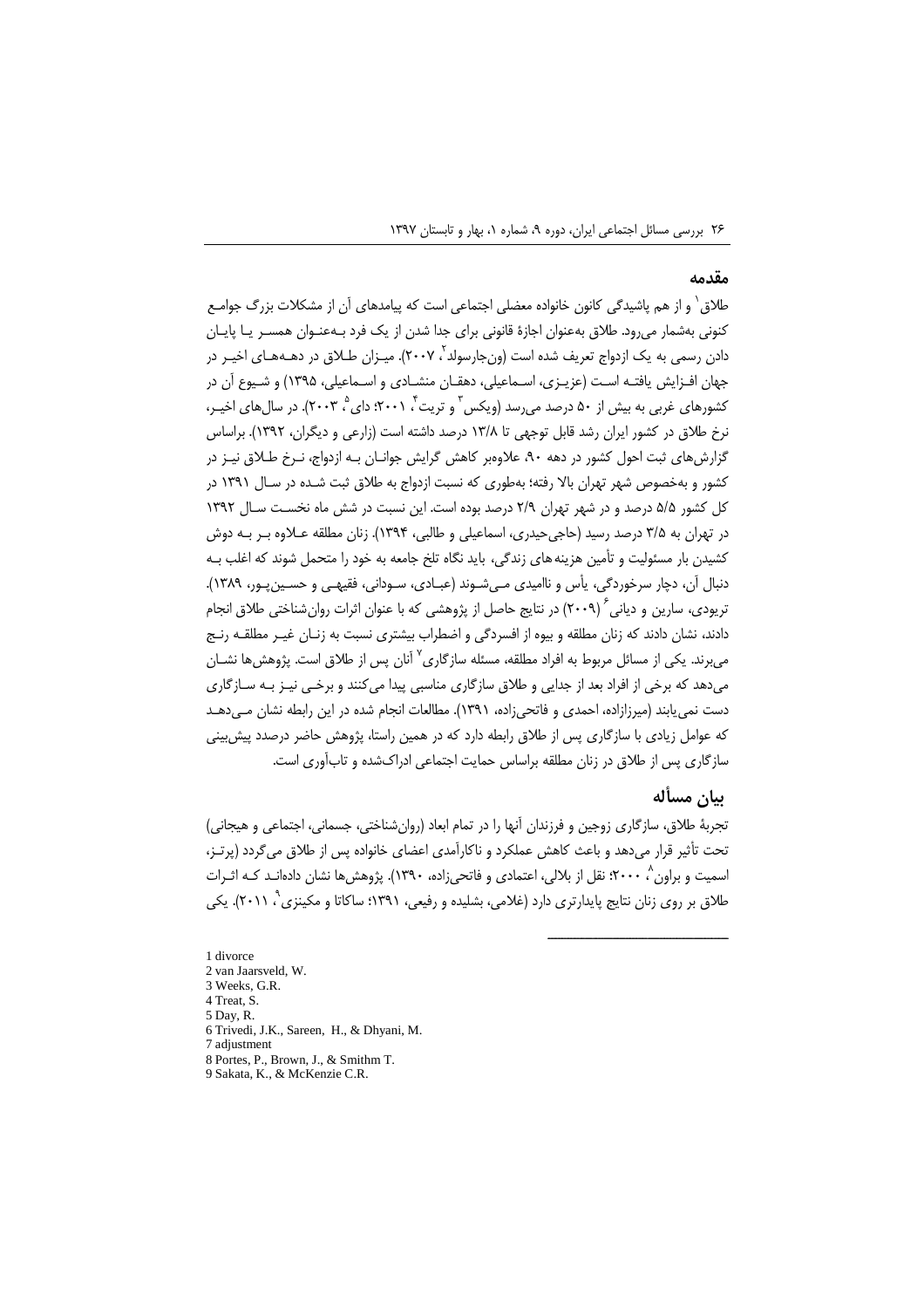یکی از مسائل مهم برای زنان مطلقه، مسئله سازگاری آنان پس از طلاق است. سازگاری با طلاق بهعنوان یک فرایند چند بُعدی تعریف شده است که شامل مؤلفههـای روان شـناختی، اجتمـاعی و مـالی مـی باشـد (کاستالدو`، ۲۰۰۸). سازگاری با طلاق به وضعیت و حالتی گفته میشود کـه در آن افـراد مطلقـه ارزیـابی مثبتی از خود داشته و احساس مدیریت شخصی دارند (نانز <sup>۲</sup>، ۱۹۹۹). در یک نگــاه کلــی مــی تـوان عوامــل مربوط به سازگاری با طلاق را در دو دسته عوامل روان شناختی شامل: حمایت اجتماعی، سبک دلبستگی و تمايزيافتگي، سلامت جسم و روان، ويژگي هاي شخصيتي، نگرش مذهبي و… و عوامـل جمعيــتشـناختي شامل: سن فرزندان، تعداد و جنسیت آنها، مدت طلاق، مدت ازدواج، سن فرد مطلقه و… قــرار داد (بلالــي و ديگران، ١٣٩٠).

یکی از متغیرهایی که نقش مهمی در سازگاری زنـان پـس از طـلاق ایفـا مـیکنـد، حمایـت اجتمـاعی ادراکشده<sup>۳</sup> است. منظور از حمایت اجتماعی ادراکشده میزان دسترسی و ادراک فرد از دسترس بودن حمایـت حمایت دیگران، در صورت نیاز به کمک اسـت (کـالوت و کونـور– اسـمیت ٌ، ۲۰۰۶؛ مـرادی، دهقـانی;اده و سلیمانی خشاب، ۱۳۹۴). در واقع، در جمایت احتمـاعی ادراک شـده، ارزبـایی هـای فـرد از در دسـترس بـودن حمایتها در مواقع و شرایط ضروری و مورد نیاز بررسی میشود (گولاکت<sup>۹</sup>، ۲۰۰۹). نظریـهیـردازان حمایـت اجتماعی ادراک شده، بر این امر اذعان دارند که تمـام روابطـی کـه فـرد بـا دیگـران دارد، حمایـت اجتمـاعی محسوب نمیشود. به بیان دیگر، روابط منبع حمایت اجتماعی نیستند، مگر آنکه فرد آنها را به عنوان منبعی در دسترس یا مناسب برای رفع نیاز خود ادراک کند (قائدی و یعقوبی، ۱۳۸۷). بهطور کلی می توان گفت مفهـوم حمایت اجتماعی ادراک شده بازگو کنندهٔ برداشت فرد از تبادلات بین فردی در میان اعضای شـبکهٔ اجتمـاعی است که برای فرد، مفید و سودمند شناخته می *ش*ـود (هوگـان <sup>۶</sup> لینـدن <sup>۷</sup> و نگاریـان <sup>۸</sup> ۲۰۰۲؛ نقـل از مـرادی و دیگران، ۱۳۹۴). هالند و هالاهان (۲۰۰۳)؛ براملی، هار، دیویسـون و امرسـون <sup>۱٬</sup> (۲۰۰۴) در بخشـی از نتـایج یژوهش های خود نشان دادند که حمایت اجتماعی تأثیر مثبتی بر سازگاری دارد. گرافریـد<sup>\\</sup> (۲۰۰۴) در نتــایج حاصل از پژوهش خود نشان داد که حمایت اجتماعی و ایجاد روابط جدید بعد از طلاق، سازگاری افراد مطلقـه را بهصورت مثبت پیش بینی می کند. به گونهای که نمرات بالا در ادراک حمایت اجتماعی بـا سـاز گاری بـالای بعد از طلاق مرتبط است. در راستای نتایج این پژوهش ها لازم است اشاره شود که یکی از مدل هیای جمایت اجتماعي ادراکشده، مدل اثر ضربه گير (سير)<sup>۱۲</sup>يا مدل تأثير غيرمستقيم است (حيـدرآبادي، يعقـوبي دوسـت و

1 Castaldo, D 2 Nunes, N. 3 perceived social support 4 Calvete, E., & Connor-Smith, J. K. 5 Gulact, F. 6 Hogan, B.E 7 Linden, W. 8 Nagarian, B. 9 Holland, K.D., & Holahan, C.K. 10 Bromeley, J., Hare, D.J., Davison, K., & Emerson, E. 11 Graff-Reed, R.L. 12 Buffering effect model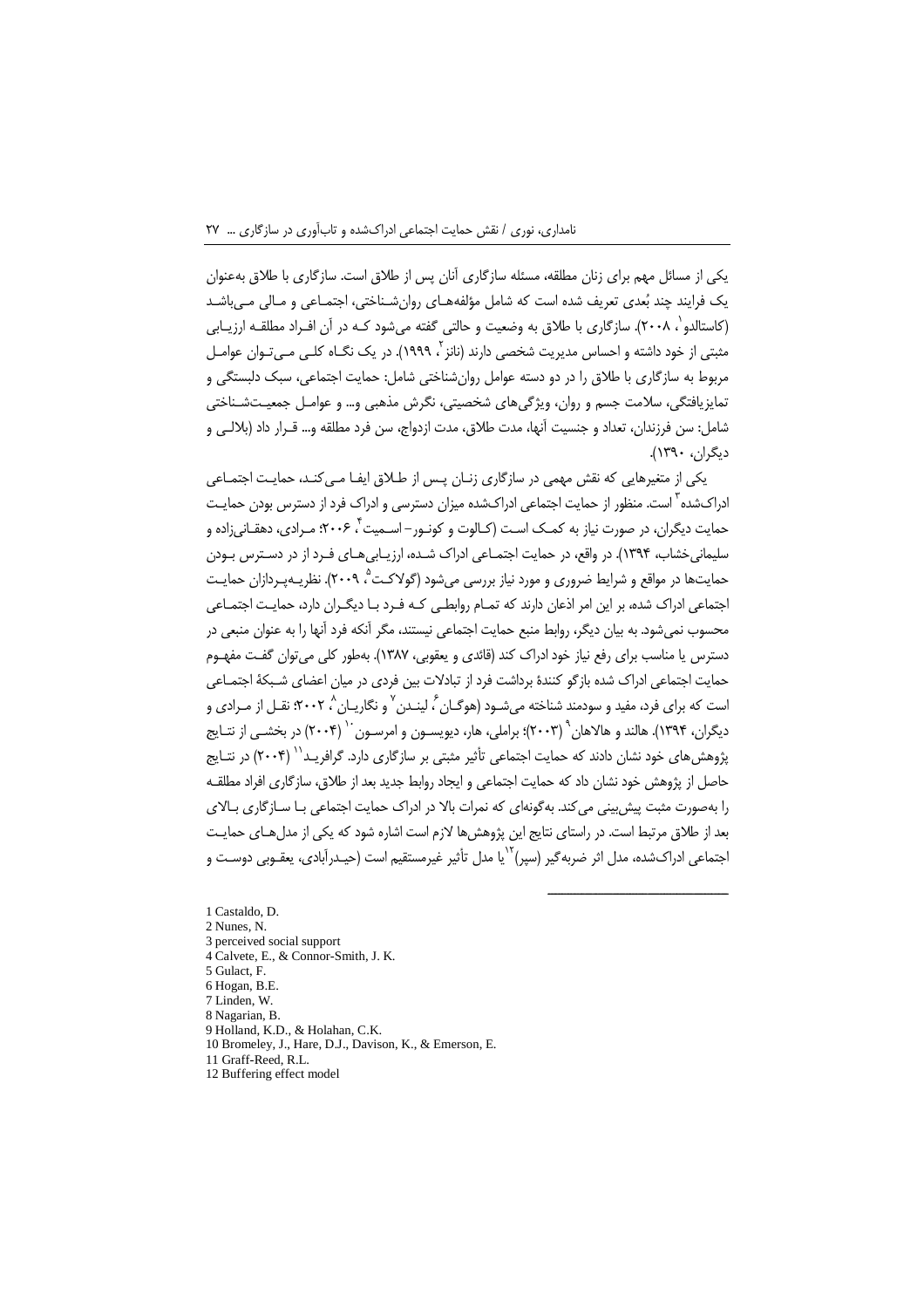شاهون وند، ۱۳۹۲). این مدل فرض می کند که حمایت اجتماعی از افـراد در برابـر تجـارب اسـترسi( حمایـت می کند. ضربه گیر کردن استرس، باعث کاهش اثرات منفی استرس بـر سـلامت مـی.شـود. در واقـع، جمایـت اجتماعی باعث پیشگیری یا تقلیل عوامل استرسiا از طریق تدارک منابع بهتر برای مقابله با استرس میشود. همچنین، حمایت اجتماعی از طریق بهبود و ترغیب رفتارهای سالم، اثر استرس را کاهش می دهد (آئو <sup>'</sup>، لای <sup>۲</sup> لای ٔ و لائو ٔ , ۲۰۰۹). مدل اثر ضربه گیر مطرح می کنـد کـه حضـور عوامـل مـوقعیتی (بـرای مثـال حمایـت اجتماعی، همدلی دیگران) یا ویژگی های شخصیتی خاص (برای مثال اجتماعی بـودن)، مـی توانـد منجـر بـه کاهش اثرات منفی ناشی از استرس شود (فولادوند، فـرزاد، شـهرآرای و سـنگری، ۱۳۸۸). بـه عبـارت بهتـر، حمایت اجتماعی می تواند استرس را از طریق صمیمیت و نزدیکی اجتماعی، کاهش دهد و از این راه بهعنـوان یک ضربهگیر (سپر) عمل کند. اگرچه باید توجه داشت که حمایت اجتماعی افراطی میتواند ظرفیتهای کنـار آمدن افراد را کاهش دهد (بینایت<sup>۴</sup> و بندورا<sup>م</sup> ۲۰۰۴؛ نقل از فولادوند و دیگران، ۱۳۸۸).

از دیگر متغیرهای مهم در سازگاری زنان پس از طلاق، می¤وان به تابآوری<sup>۶</sup> اشاره داشت. تــابآوری در روان شناسی، اشاره به تمایل افراد برای مقابله با تنبدگی و دشواری ها دارد (ماستن ۲۰۰۹). بـهطـور بنبـادی، تابآوری به سازگاری مثبت، یا توانایی حفظ کردن و بهدست آوردن مجدد سلامت روانبی علبی رغــم تجربـهٔ سختی و مصیت اشاره دارد (هرمن ٬ و دیگران، ۲۰۱۱). فرد تابآور کسی است که قادر اسـت در مواجهـه بـا ناملایمات و تغییرهای زندگی موفق شود (عمادی، پزدخواستی و مهرابی، ۱۳۹۴). پـژوهش هـای انجـام شـده حاکی از آن است که برخی افراد تابآور، پس از روپارویی با موقعیتهـای دشـوار زنـدگی، دوبـاره بـه سـطح معمولی زندگی بازمی گردند؛ برخی دیگر از افراد، پس از رویارویی با ناکامیها، مصیبتها و دشواریهـا نسـبت به گذشته ارتقا پیدا می کنند (خلعتبری و بهاری، ۱۳۸۹). در این زمینه، لازم است اشـاره شـود افـرادی کـه در طی زندگی در برابر دشواریها و ناملایمات بیشتر تحمل داشتهاند و در واقـع، از میـزان تـابآوری بـالایی در برابر مشکلات برخوردار بودهانـد، در مراحـل بعـدی زنـدگی بهتـر مـی تواننـد بـا مشـکلات کنـار بیاینـد و از رضایتمندی بالاتری هم برخوردارند (اعظمی، معتمدی، دوستیان، جلالونـد و فرزانگــان، ۱۳۹۱). در مجمـوع افراد تابآور دارای این ویژگیها هستند که واقعیتهای زندگی را به سهولت مـی،پذیرنـد و ایمـان دارنـد کـه زندگی پرمعنا است که این باور معمولاً بهوسیلهٔ ارزش های آنها حمایت می شـود (خلعتبـری و بهـاری، ۱۳۸۹). مندل ٌ و دیگران (۲۰۰۶؛ نقل از کشتکاران، ۱۳۸۸)، دو وجه را در مفهوم تابآوری مهم می دانند؛ یکـی اینکـه افراد حادثهٔ دشواری را تجربه کنند و دوم اینکه در برابر این حوادث، انعطاف پذیر باشند و دست به جبران بـرای بازگشت به عملکرد و کارکردهای معمول خود بزنند. از آنجایی که تابآوری یک فرایند محافظتکننده است

1 Au. A. 2 Lai, M. 3 Lau, K.M. 4 Benight C 5 Bandura, A. 6 Resilience 7 Masten, A.S. 8 Herrman, H. 9 Mandel, G.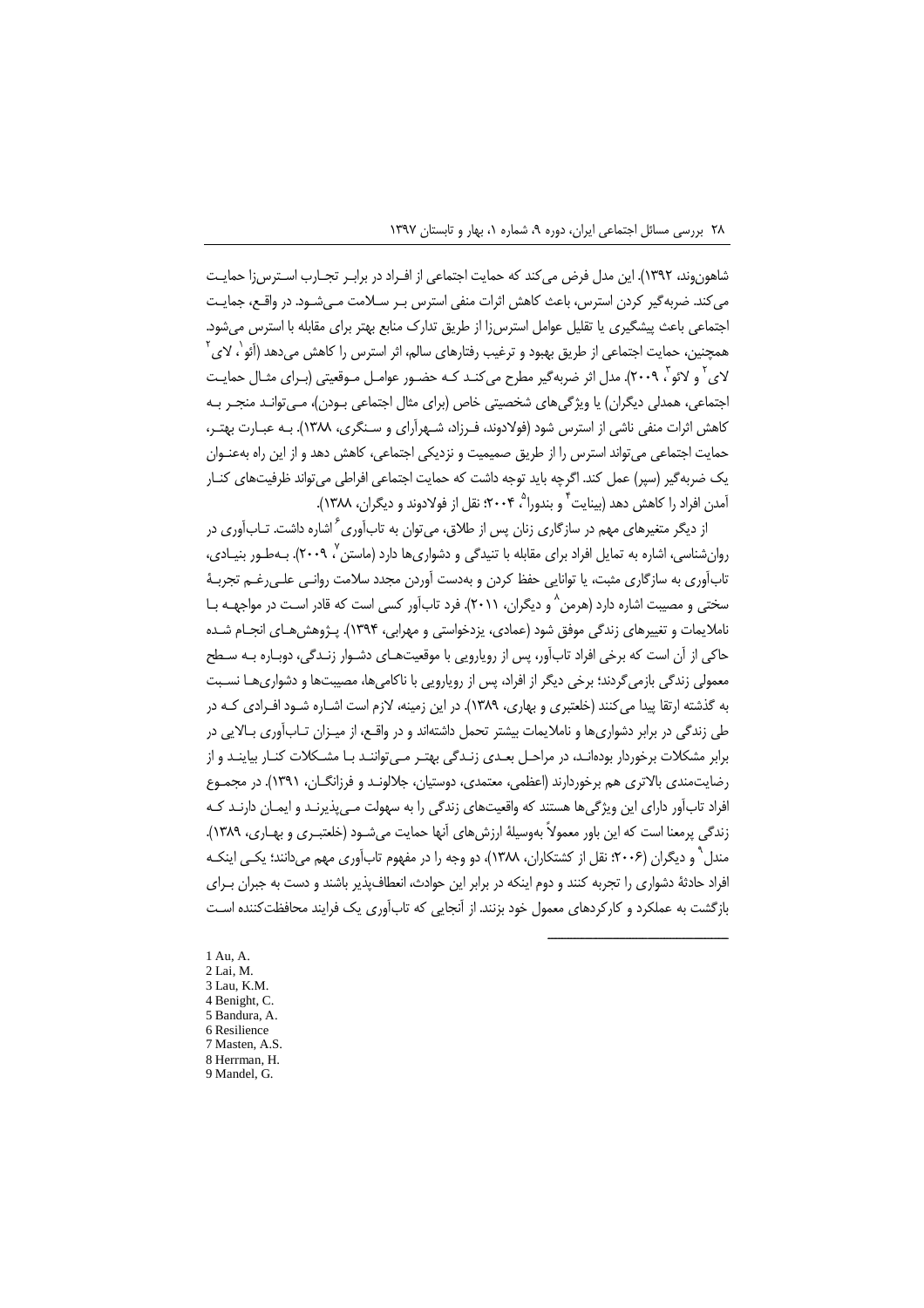که احتمال پیامدهای منفی را کاهش میدهد (اَرینگتون و ویلسون ۲۰۰۰،)، بنابراین زنان مطلقـه کـه از ایـن ویژگی محافظت کننده برخوردار هستند، هنگام برخورد بـا مشـکلات و رویـدادهای فشـارزای زنـدگی تـلاش می کنند نگرش خود را نسبت به آن عوامل فشارزا مثبت نمایند و از این طریق از وجود ویژگیهای منفی مانند علايم افسردگي از خويش محافظت كنند (آرياپوران، اميـري، مـنش و اصــلاني، ١٣٩٢). تــابآوري بــهعنـوان ظرفیت انسان برای مقابله و انطباق با سختی، رنج، مصیبت و دیگر عوامل استرسiا در زنـدگی روزانـه اسـت (کلانتر هرمزی، عسلی طالکوئی و مرادی لیاولی، ۱۳۹۴). مطالعات مختلف بر روی تابآوری تأکید می کند که تابآوری فراتر از برخورد و انطباق با تجربیات آسیب;است. بدین معنا که فرد قـدرت بازگشـت و رشـد بـه شیوهٔ مثبت در برابر شرایط نامناسب را دارد (کنات و درپویس ۲۰۱۴).

با مد نظر قرار دادن آنچه بیان شد، علی رغم پژوهش هایی که در زمینهٔ هر یک از متغیرهـای پـژوهش حاضر به تنهایی و یا در ارتباط با متغیرهای دیگر و یا بر روی گروهها و جوامع هدف دیگر بـه جـز جامعـهٔ زنان مطلقه تحت حمايت كميتهٔ امداد امام خميني (ره) انجام شده بود، تـاكنون مطالعـهاي مشـابه بـا ايـن يژوهش كه به پيش بيني سازگاري پس از طلاق زنان مطلقه تحت جمايت كميتۀ اميداد اميام خميني (ره) براساس حمايت اجتماعي ادراكشده و تابآوري پرداخته باشد يافت نشد. برهمين اساس، پـژوهش حاضـر درصدد بررسی این مهم و پاسخ به این سؤال است که هر یک از متغیرهای حمایت اجتماعی ادراکشـده و تابآوری تا چه اندازه قادر به پیش بینی سازگاری پس از طلاق زنان مطلقه تحت حمایت کمیتهٔ امداد امـام خمینی (ره) است؟

### اهميت و ضرورت تحقيق

طلاق، یکی از مسائلی است که در سالهای اخیر با افزایش آمار روزافزون آن، به یک معضل مهم اجتماعی تبدیل شده است (جرسکی ؓ و دیگران، ۲۰۱۰؛ الیسون، اَنتونی، گلن و مارکواَردت ٌ، ۲۰۱۱). به همان میزان که طلاق در زندگی خانوادگی رو به افزایش است، آثار و پیامدهای آن نیز هر روز بیش از گذشته حیات جامعه، سلامت روانی و سازگاری افراد جامعه را تهدید می کند (غلامی و دیگران، ۱۳۹۱). طلاق بعد از مرگ همسر، نیازمند بیشترین تغییر برای سازگاری مجدد در افراد است و برای تمام اعضای خانواده تنیدگی بزرگی بهشمار میرود (جعفریندوشن، زارع، حسینی هنزایی و پورصالحی نویده، ۱۳۹۴). از أثار مهم و منفی طلاق، تأثیرات روانشناختی آن بر زنان مطلقه است. در جامعه، زنان مطلقه که سرپرستی ندارند از زنان دیگر آسیبپذیرتر هستند (ماندمکرز، موندر و کالمجین ۳۰۱۰ ) و تحت فشارهای روانی بسیاری قرار دارند (غلامی و دیگران، ۱۳۹۱). در همین راستا، لورنز ⁄ و دیگران (۲۰۰۶) در نتایج حاصل از پژوهش خود بیان کردند که زنان مطلقه نسبت به زنان غیرمطلقه پریشانی روانشناختی و حوادث و

<sup>1</sup> Arrington, E.G., & Wilson, M.N.

<sup>2</sup> Cénat, J.M., & Derivois, D.

<sup>3</sup> Jerskey, B.A.

<sup>4</sup> Ellison, C.G., Anthony, BW., Glenn, N.D., & Marquardt, E.

<sup>5</sup> Mandemakers, J. J., Monden, C.W.S., & Kalmijn

<sup>6</sup> Lorenz, F.O.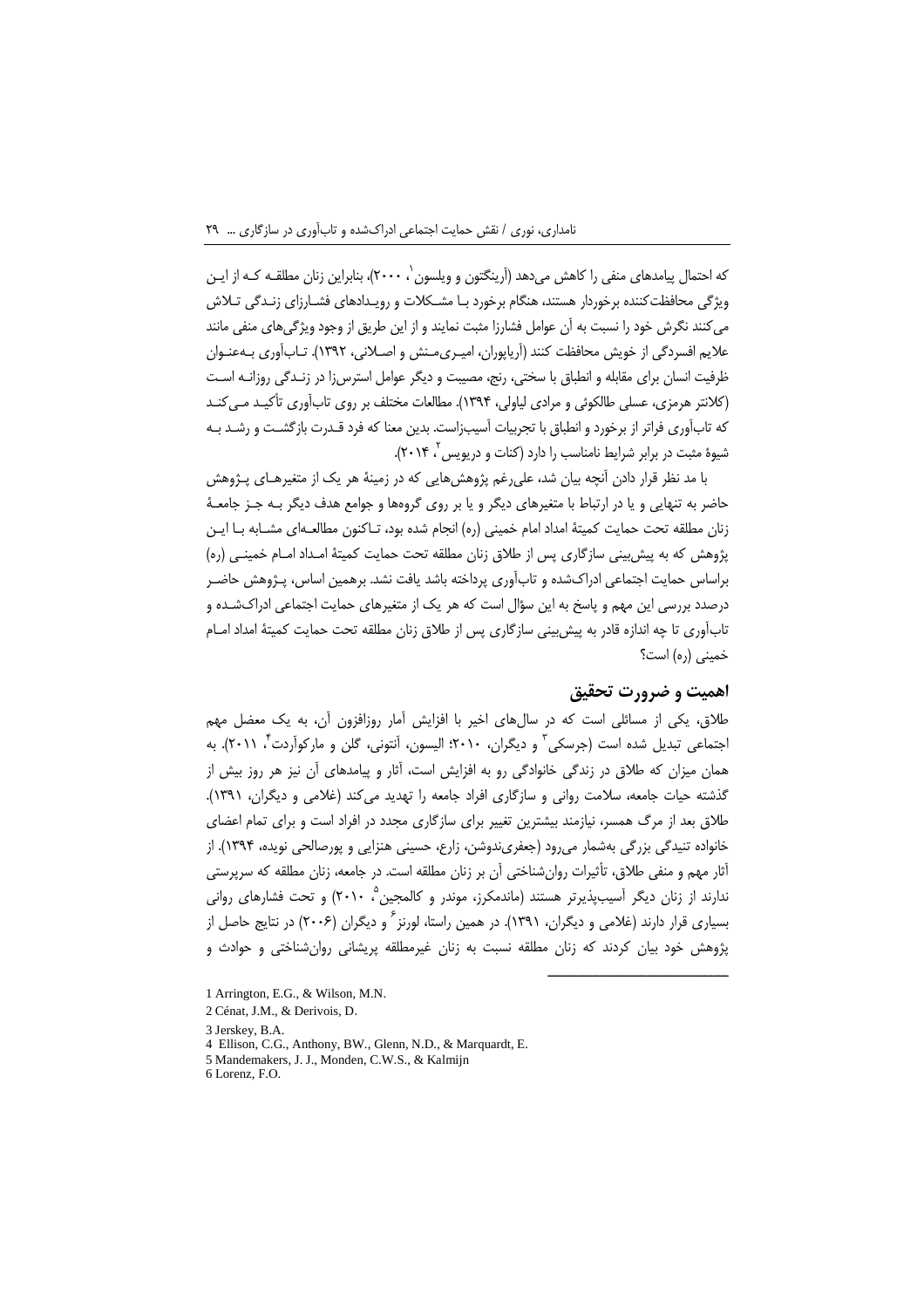موقعیتهای تنیدگیزای بیشتری را تجربه میکنند. ساکاتا و مکینزی (۲۰۱۱) نیز در پژوهشی که با عنوان «امنیت اجتماعی و طلاق در ژاپن» انجام دادند، به این نتیجه رسیدند که مسائل ناشی از طلاق بر وضعیت روانی زنان تأثیر انکارناپذیری دارد. شایان ذکر است به همان میزان که طلاق در زندگی خانوادگی رو به افزایش است، آثار و پیامدهای نیز هر روز بیش از گذشته حیات جامعه و سلامتی افراد جامعه را تهدید می کند. طلاق و فرو پاشی زندگی منجر به بر هم خوردن تعادل روانی و عاطفی افراد خانواده میشود و از آنجایی که یک استرس بسیار شدید محسوب میگردد، ابتلا به اختلالهای روانی بهویژه در زنان که ظرافت عاطفي، صفت شاخص تشكيلدهندة شخصيت آنان مي باشد، امرى بسيار محتمل است (حفاريان، آقایی، کجباف و کامکار، ۱۳۸۸).

برای کاهش پیامدهای طلاق و سازگاری مؤثر با آن، باید به بررسی و شناخت عواملی که می تواند بر سازگاری پس از طلاق افراد درگیر مؤثر است، پرداخت؛ بهویژه در بین زنان مطلقه که براساس پژوهشهای انجام شده، نسبت به مردان طلاق گرفته آسیبپذیری بیشتری دارند. در همین راستا، یکی از عواملی که نقش بسزایی در سازگاری زنان پس از طلاق دارد، حمایت اجتماعی ادراکشده است. حمایت اجتماعی بهعنوان کمک@ا و حمایتهای اجتماعی والدین، دوستان و دیگر افراد مهم تعریف شده است که فرد آنها را با توجه به شرایط اجتماعی و فردی خود درک می نماید (اُروز کو`، ۲۰۰۷). سمرگلیا، نانسی، میلر و کورت– بوتلر<sup>۲</sup> (۱۹۹۹) در پژوهش خود که با هدف بررسی تأثیر حمایت اجتماعی بر سازگاری زنان بعد از طلاق انجام دادند، نشان دادند که حمایت اجتماعی- هیجانی نسبت به حمایت ابزاری (وسیلهای) تأثیر بیشتری بر سازگاری بعد از طلاق دارد (نقل از آریاپوران و دیگران، ۱۳۹۲). برخورداری از حمایت اجتماعی قوی، فرصتهایی را برای افراد جهت بحث و بررسی در مورد حوادث تنیدگی;ا و کاهش آزاردهندگی این حوادث فراهم آورده و افراد را قادر می سازد که به جنبههای مثبت خویش اهمیت دهند (جانوف– بولمن ً، ١٩٩٩). حمايت اجتماعي از طرف خانواده، دوستان و بهويژه افراد مهم مي تواند يشتوانهٔ محکمي براي زنان مطلقه شود و از این طریق آنان کمتر از آثار وخیم تنیدگیهای بعد از طلاق از جمله افسردگی رنج می برند. زیرا در پژوهش ها نشان داده شده است که هرچند طلاق اندازه شبکهٔ اجتماعی را کاهش میدهد، اما افرادی که روابط دوستانه خود را حفظ می کنند و درصدد رابطههای اجتماعی جدید هستند، نسبت به کسانی که از لحاظ اجتماعی انزوا و گوشهگیری را برمی گزینند، سازگاری بهتری دارند (سانسوم و فارنیل ٌ، ١٩٩٧؛ نقل از آریاپوران و دیگران، ١٣٩٢).

علاوه بر حمایت اجتماعی ادراکشده، تابآوری نیز یکی دیگر از عواملی است که نقش مهمی در سازگاری زنان پس از طلاق ایفا میکند. تابآوری را فرایند مقابله و سازگاری موفقیتآمیز با شرایط جالش برانگیز و تهدیدآمیز زندگی (والر<sup>م</sup> ۲۰۰۱) و یا نوعی ترمیم خود با پیامدهای مثبت هیجانی، عاطفی و

<sup>1</sup> Orozco, V.

<sup>2</sup> Smerglia, V.L., Nancy, B., Miller, N.B., & Kort-Butler, L.

<sup>3</sup> Janoff-Bulman, R.

<sup>4</sup> Sansom, D., & Farnill, D.

<sup>5</sup> Waller, M.A.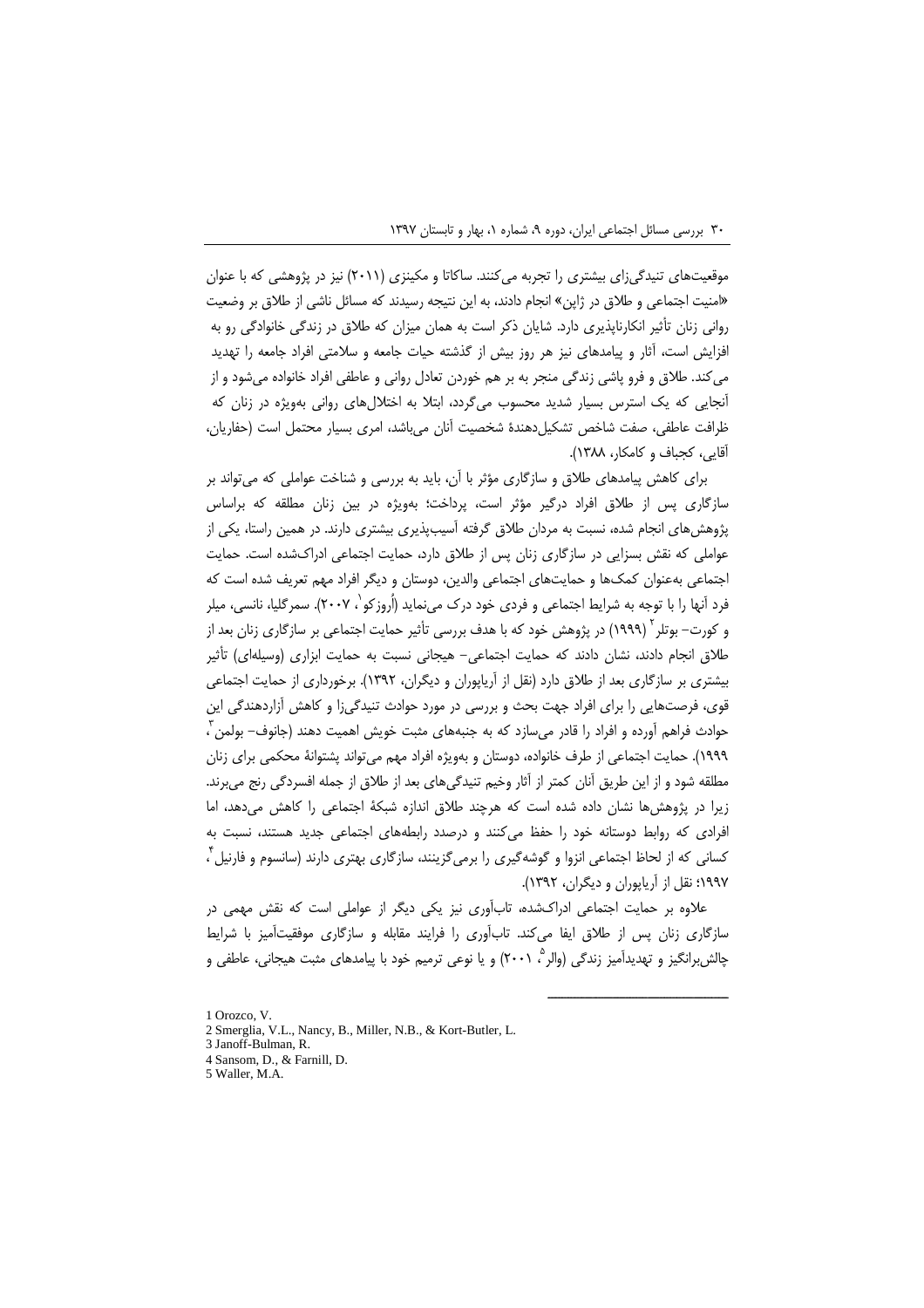شناختی میدانند (ماستن `، ۲۰۰۱). شایان ذکر است که تابآوری، تنها پایداری در برابر آسیبها یا شرایط تهدیدکننده نیست، بلکه شرکت فعال و سازنده فرد در محیط است (بلوک ۲ ، ۲۰۰۲: نقل از تاجیک;اده، صادقی و رئیس کریمیان، ۱۳۹۵). مفهوم تابآوری در روبهرو شدن با عوامل تنیدگیزای شدید و عمده معنا پیدا می کند و حاصل آن نیز سازگاری کارآمد با شرایط تهدیدآمیز است (آسنجرانی و دیگران، ۱۳۹۵). تابآوری افسردگی را کاهش میدهد (وایت ؒ، درایور ؓ و وارن ؓ، ۲۰۱۰) و از مشکلات روانِشناختی افراد پیشگیری کرده، آنان را در برابر تأثیرات روان،شناختی حوادث مشکلiا محافظت می کند (پینکوآرت<sup>ع ۲۰۰</sup>۹). آرس<sup>۷</sup> و دیگران (۲۰۰۹) بر این باورند که افراد تابآور، اغلب با ایجاد هیجانات مثبت پس از رویدادهای تنیدگی زا، به حالت طبیعی باز میگردند. افراد تابآور بدون اینکه سلامت روانی آنها کاهش یابد و دچار مشکلات شوند، رویدادهای تنیدگیزا را پشت سر گذاشته و در مواردی نیز با وجود تجارب دشوارشان، موفق و کامیاب می شوند (حبیبی و دیگران، ۱۳۹۵). پژوهش ها حاکی از آن است که افراد با تابآوری بالا، سطح کمتری از اجتناب را نشان میدهند و کمتر بهسمت نگرش فاجعهسازی پیش میروند (اُنگ ُ، زوترا ٌ و رید ٔ ۲۰۱۰ ؛ توبی'`، نیوتون− جان `` و میک ```، ۲۰۱۴). نتایج پژوهش بوئن `` (۲۰۰۵) نشان داد که تابآوری از راههای گوناگون و بهطور قابل ملاحظه با فراهم آوردن احساس هدفمندی، کنترل و شایستگی که منجر به تجارب رشد شخصی می شود، سازگاری بعد از طلاق را در زنان مطلقه تسهیل می کند، بهطوری که هویت شخصی آنها رشد پیدا کرده و خودمختاری آنها افزایش می یابد (نقل از قمری کیوی، رضایی شریف و اسماعیلی قاضی ولوئی، ۱۳۹۵). با مد نظر قرار دادن آنچه بیان شد، پژوهش حاضر درصدد پیش بینی سازگاری پس از طلاق در زنان مطلقه براساس حمایت اجتماعی ادراکشده و تابآوری است.

#### هدف تحقىق

هدف پژوهش حاضر کمک به زنان مطلقه برای سازگاری بیشتر آنها در مواجهه شدن با واقعیت جدایی است. پیرو این هدف، به بررسی رابطهٔ حمایت اجتماعی ادراکشده و تابآوری این زنان با سازگاری آنان پس از طلاق خواهیم پرداخت و سهم هر کدام از این متغیرها را در پیش بینی این سازگاری مشخص خواهيم ساخت.

1 Masten, A.S. 2 Block, J. 3 Wight, B. 4 Driver, S. 5 Warren, A.M. 6 Pinquart, M. 7 Arce, E. 8 Ong, A.D. 9 Zautra, A.J. 10 Reid, M.C. 11 Toby, R.O. 12 Newton-John, C.M. 13 Mick H. 14 Bowen, B.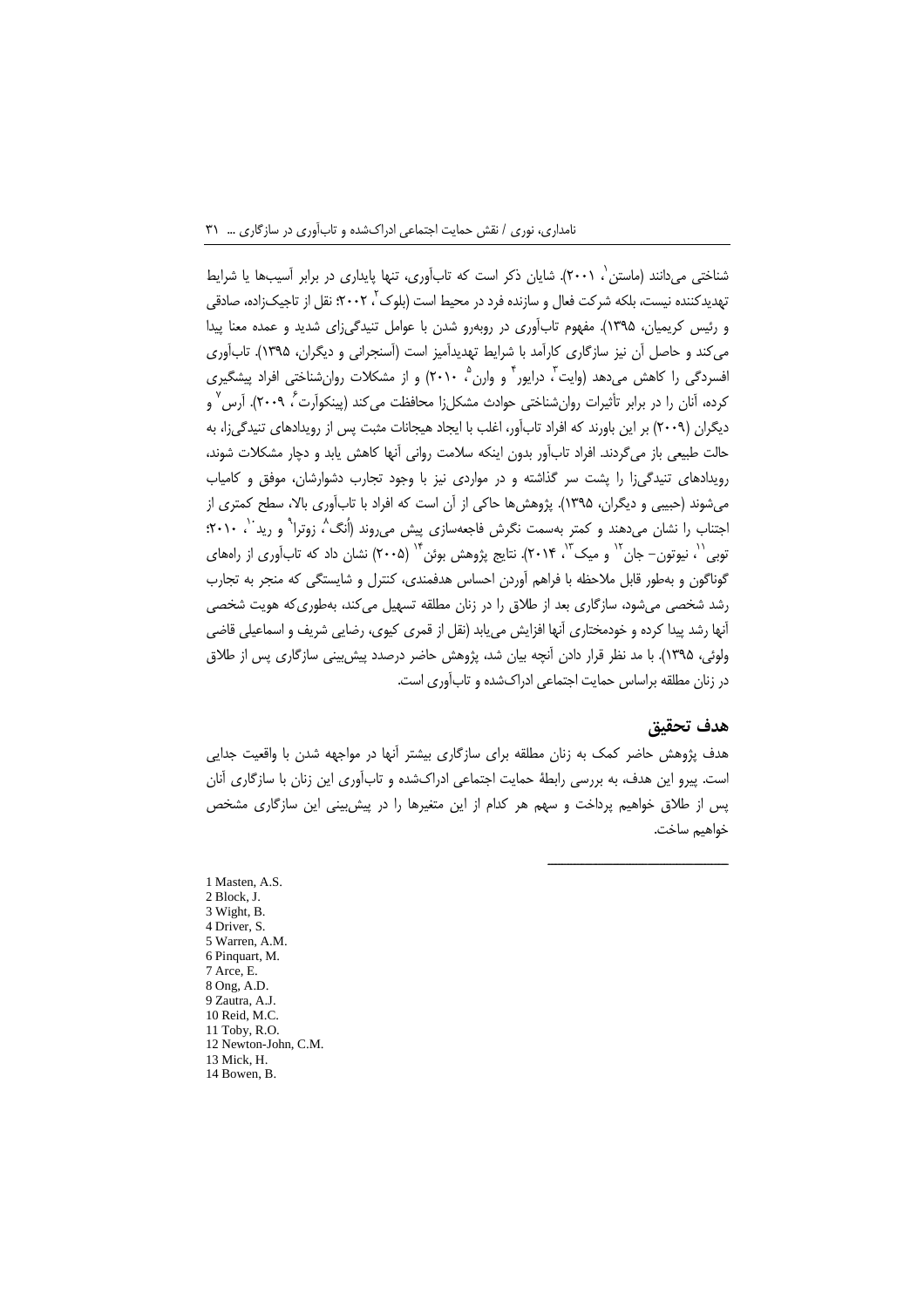### پیشینه تجربی

- تایبی (۱۳۸۸) در بخشی از نتایج پژوهش خود نشان داد آن دسته از زنان مطلقه که حمایت اجتماعی بالایی دارند، در ارزیابی وقایع استرسiا، أن را قابل کنترل¤ر و کمخطرتر ارزیابی کرده، خود را توانمندتر احساس نموده و در نتیجه از سبکهای مقابله کارآمد بیشتر استفاده می کنند.
- \_ آریاپوران و دیگران (۱۳۹۲) در بخشی از نتایج پژوهش خود دربارهٔ شیوع علایم افسردگی در زنان مطلقه: نقش پیش بینی کنندهٔ گذشت، حمایت اجتماعی و تابآوری، نشان دادند که بین حمایت اجتماعی و تابآوری با علایم افسردگی در زنان مطلقه رابطهٔ منفی وجود دارد. .
- محمدی نعل کنانی (۱۳۹۳) در بخشی از نتایج پژوهشی دربارهٔ مقایسهٔ بهزیستی روان شناختی، تابآوری و بخشودگی در افراد در معرض طلاق با افراد عادی شهر تهران، نشان داد که تابآوری در افراد عادی بهصورت معناداری بالاتر از افراد در معرض طلاق است.
- اصغری و رمضان نیا (۱۳۹۴) در پژوهشی دربارهٔ مقایسهٔ سلامت روان، سبکهای مقابله و حمایت اجتماعی در زنان مطلقه و زنان عادی، نشان دادند که حمایت اجتماعی، سلامت روان و سبک مقابلهای مسئلهمحور در زنان در آستانهٔ طلاق، کمتر از زنان عادی است؛ به گونهای که زنان متقاضی طلاق از حمایت اجتماعی پایین، سلامت روان کم و سبک مقابلهای هیجان مدار برخوردار بودند.
- جلالی و عادلیان راسی (۱۳۹۴) در نتایج حاصل از پژوهشی دربارهٔ حمایت اجتماعی و سازگاری زناشویی در زنان متقاضی طلاق، نشان دادند که رابطهٔ معنادار مثبتی بین حمایت اجتماعی و سازگاری زناشویی وجود دارد و حمایت اجتماعی ۲۳ درصد از تغییرات واریانس سازگاری زناشویی را پیشبینی می کند.
- کاطعزاده، نیسی و ساکی (۱۳۹۴) در بخشی از نتایج پژوهشی دربارهٔ مقایسهٔ سبک زندگی، مکانیزمهای دفاعی و تابآوری در زوجهای در آستانهٔ طلاق و عادی شهر سوسنگرد، به این نتیجه رسیدند که بین تابآوری زوجهای در آستانهٔ طلاق و عادی تفاوت معناداری وجود دارد.
- حقی کلخوران و نوری (۱۳۹۵) در بخشی از نتایج پژوهش خود نشان دادند که حمایت اجتماعی ادراکشده از سوی خانواده، در زمره متغیرهای مرتبط با طلاق عاطفی بوده و توانایی پیش بینی آن ,ا دارد.
- سمرگلیا و دیگران (۱۹۹۹) در پژوهش خود که با هدف بررسی تأثیر حمایت اجتماعی بر سازگاری زنان بعد از طلاق انجام دادند، نشان دادند که حمایت اجتماعی- هیجانی نسبت به حمایت ابزاری (وسیلهای) تأثیر بیشتری بر سازگاری بعد از طلاق دارد (نقل از آریاپوران و دیگران، ۱۳۹۲).
- ویس ( ۲۰۰۲) ؛ هالند و هالاهان (۲۰۰۳)؛ براملی و دیگران (۲۰۰۴) در بخشی از نتایج پژوهش های خود نشان دادند که حمایت اجتماعی تأثیر مثبتی بر سازگاری دارد.
- گرافرید (۲۰۰۴) در نتایج حاصل از پژوهش خود نشان داد که حمایت اجتماعی و ایجاد روابط جدید بعد از طلاق، سازگاری افراد مطلقه را بهصورت مثبت پیش بینی می کند. بهگونهای که نمرات بالا در ادراک حمایت اجتماعی با سازگاری بالای بعد از طلاق مرتبط است.

1 Weiss, M.J.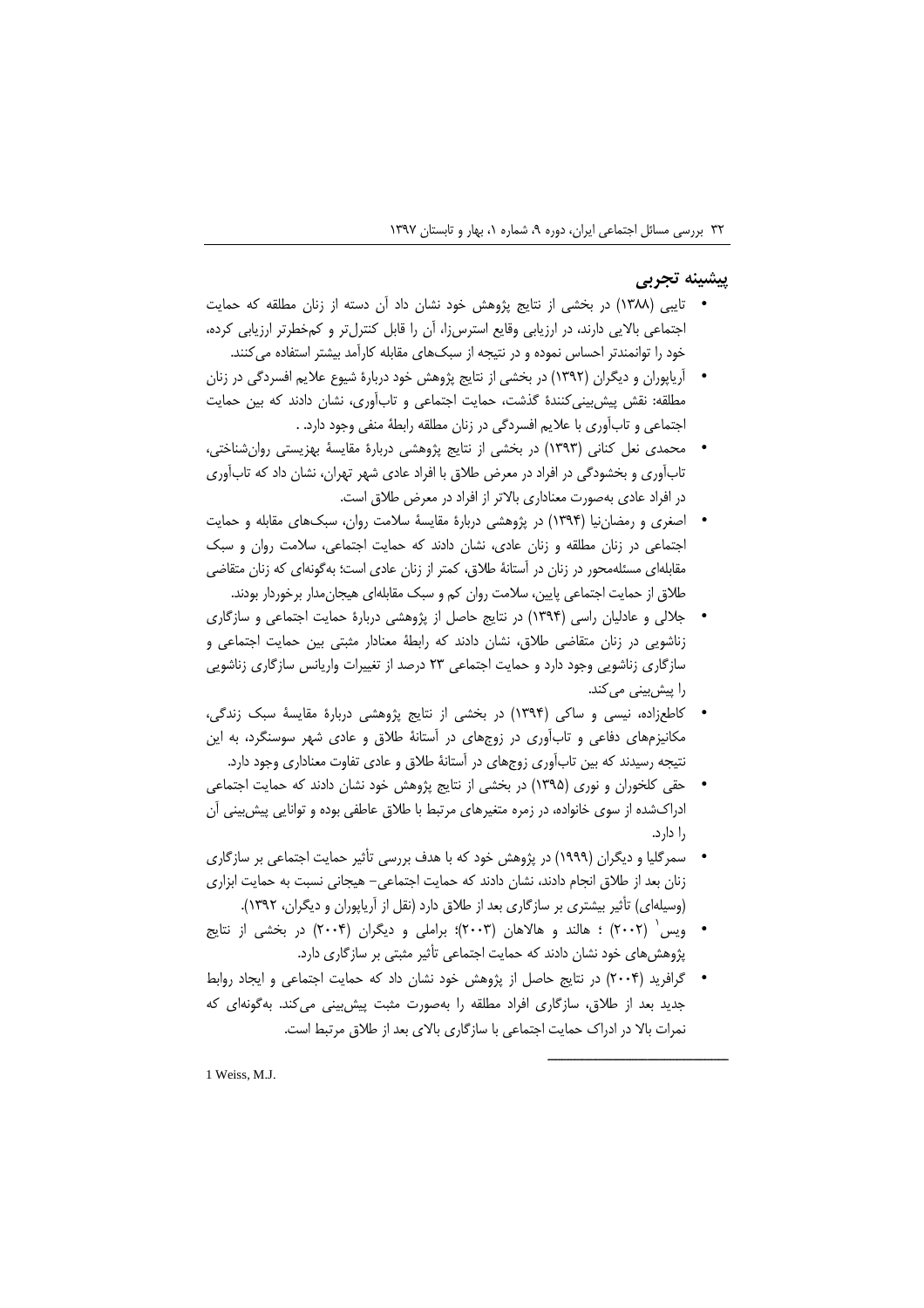- لاندمن– پیترز`، هارتمن` و وندر ّ (۲۰۰۵) در پژوهش خود نشان دادند که سطوح بالاتر حمایت اجتماعی با سطوح پایین تر افسردگی و اضطراب، مرتبط است و تصور می شود که حمایت اجتماعی، بهعنوان سپری ضربهگیر در مقابل تنیدگی عمل می کند.
- بوتل ٌ، گلاسمر ؓ، ویلتینک ؒ، ماریان ؒ و براهلر ؓ (۲۰۱۰) در پژوهشی دریافتند که تابآوری بهطور قوی با رضایتمندی از زندگی، وجود مشارکت و عزتنفس مثبت همراه است.
- پرز– لوپز <sup>۹</sup> و دیگران (۲۰۱۴) در نتایج حاصل از پژوهش خود نشان دادند که تاب آوری پایین زنان زنان با نمرات بالای افسردگی (بهعنوان یکی از مؤلفههای سلامت روان) در آنان مرتبط است.

### مبانی نظری

#### حمایت اجتماعی ادراک شده

منظور از حمایت اجتماعی ادراک شده میزان دسترسی و ادراک فرد از دسترس بودن حمایت دیگران، در صورت نیاز به کمک است (کالوت و کونور– اسمیت، ۲۰۰۶: فریدلندر ``، رید``، شویاک'` و کریبی'``، ٢٠٠٧). نظريهپردازان حمايت اجتماعي ادراک شده بر اين امر اذعان دارند که تمام روابطي که فرد با دیگران دارد، حمایت اجتماعی محسوب نمیشود. به بیان دیگر، روابط منبع حمایت اجتماعی نیستند، مگر آنکه فرد آنها را به عنوان منبعی در دسترس یا مناسب برای رفع نیاز خود ادراک کند (قائدی و یعقوبی، ١٣٨٧). مفهوم حمايت اجتماعي با توجه به تعاريف و كاربرد آن داراي سه بُعد گستردهٔ همگرايي اجتماعی<sup>۱۴</sup>، حمایت اجتماعی ادراک شده و حمایت اجتماعی دریافت شده<sup>۱۵</sup> می باشد (قرائت و محمدی، ١٣٩٣). در زير به توضيح مختصر هر يک از اين ابعاد پرداخته شده است:

- الف) همگرایی اجتماعی: به ارتباطات فرد با دیگر اشخاص مهم محیط اجتماعی خود و به میزان تعلق فرد در گروههای اجتماعی اطلاق میشود که اساساً از طریق روابط اجتماعی با همسر، خانوادهها، مشارکت در سازمانها و تماس با دوستان مورد ارزیابی قرار می گیرد.
- ب) حمایت اجتماعی ادراکشده: اندازهگیری این بُعد از حمایت اجتماعی که توضیح آن یشتر اشاره شد، شامل سؤالاتی با این مضامین است که آیا فردی هست که موقع نیاز به او اعتماد كنيم، از ما مراقبت كند و يا ما را مورد حمايت عاطفي قرار دهد؟

1 Landman-Peeters, K. 2 Hartman, M.C. 3 Van der, C.A. 4 Beutel, M.E. 5 Glaesmer, H. 6 Wiltink, J. 7 Marian, H. 8 Brahler, E. 9 Pérez-López, F.R. 10 Friedlander, L.J. 11 Reid. G.J. 12 Shupak, N 13 Cribbie, R. 14 social integration 15 received social support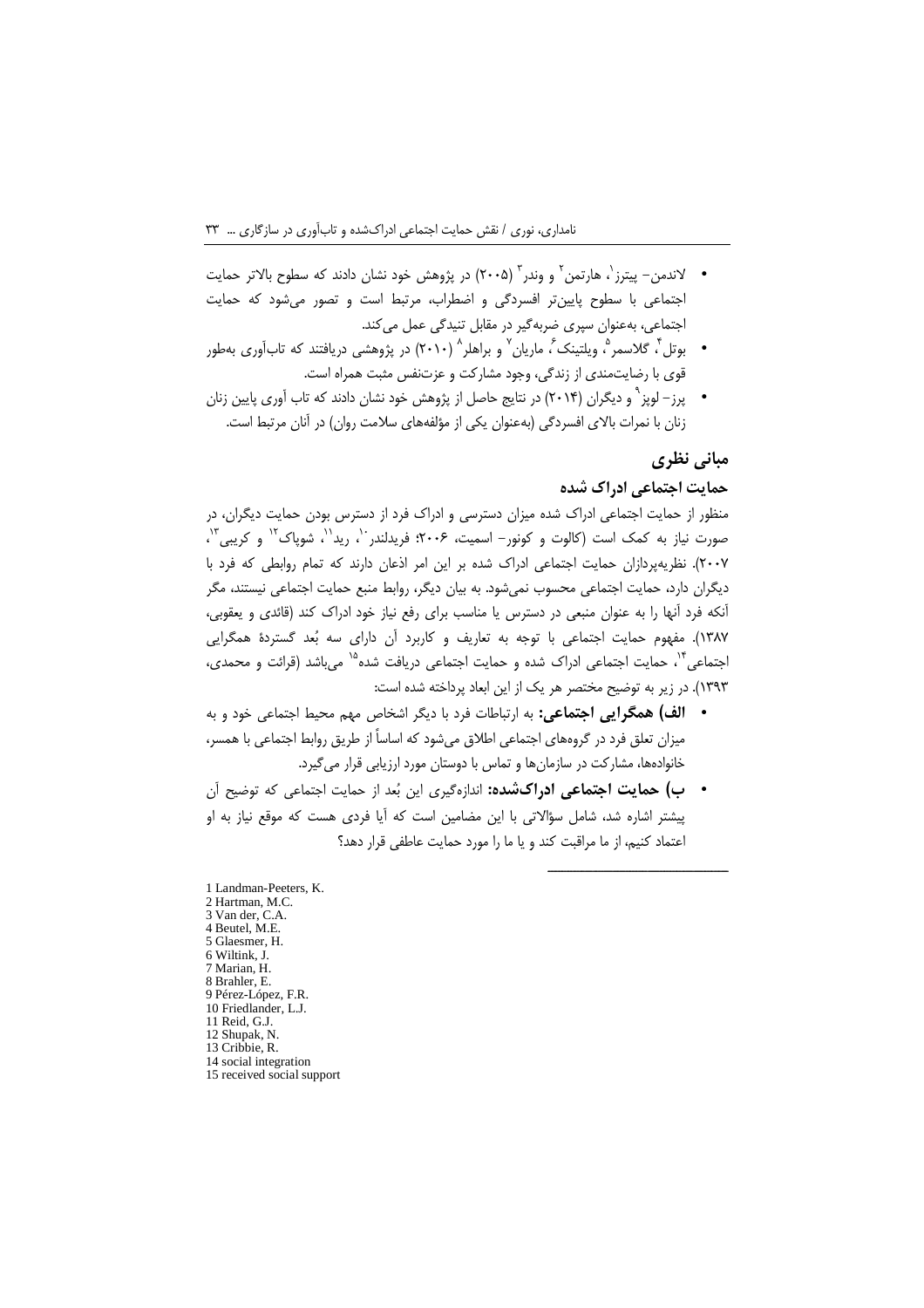• ج) حم**ایت اجتماعی دریافت شده:** در این بُعد از حمایت اجتماعی، افراد بهطور مستقیم حمایت را دریافت و مشاهده میکنند و چگونگی سنجش آن بهوسیلهٔ پرسشی مانند «آیا رفتار حمایتی مشخصی مثل قرض گرفتن پول یا گوش دادن به سخنان او توسط دوستی را دریافت کرده است؟» میباشد. برخی از محققان اعتقاد دارند که میزان حمایت دریافت شده در مقایسه با ادراک فرد از اینکه هر زمان نیاز به حمایت و کمک داشت، از طرف دیگران با پاسخ مثبت روبهرو خواهد شد، دارای اهمیت کمتری در بهزیستی میباشد و نوع ادراکی آن متضمن نوع منفعت پایدار و مطمئن برای افراد است (رادکین` و دیگران، ۲۰۰۲؛ نقل از قرائت و محمدی، ۱۳۹۳).

در رابطه با حمایت اجتماعی مدلها و الگوهای مختلفی ارائه شده است کـه در ادامـه بـه چنـد مورد از آنها اشاره شده است:

## الف) مدل اثر ضربهگیر (سیر) ّیا مدل تأثیر غیرمستقیم

براساس این مدل، حمایت اجتماعی صرفاً برای افرادی مفید و مؤثر است که تحـت فشــار روانــی قــرار دارنــد (حیدرآبادی، یعقوبی دوست و شاهون وند، ۱۳۹۲). این مدل فرض می کند که حمایت اجتماعی از افراد در برابـر تجارب تنیدگی;ا حمایت می کند. ضربهگیر کردن تنیدگی، باعث کـاهش اثـرات منفـی تنیـدگی بـر سـلامت می شود. در واقع، جمایت اجتماعی باعث پیشگیری یا تقلیل عوامل تنیدگی زا از طریق تدارک منابع بهتر بـرای مقابله با تنیدگی می شود. همچنین، حمایت اجتماعی از طریق بهبود و ترغیب رفتارهای سالم، اثـر تنیـدگی را کاهش می دهد (آئو، لای و لائو، ۲۰۰۹). مدل اثر ضربه گیر مطرح می کند که حضور عوامـل مـوقعیتی (بـرای مثال حمایت اجتماعی، همدلی دیگران) یا ویژگیهای شخصیتی خاص (برای مثال اجتماعی بودن) مـی توانـد منجر به کاهش اثرات منفی ناشی از تنیدگی شـود (فولادونـد و دیگـران، ۱۳۸۸). بـه عبـارت بهتـر، حمایـت اجتماعی می تواند تنیدگی را از طریق صمیمیت و نزدیکی اجتماعی، کاهش دهد و از این راه بـه عنـوان یـک ضربه گیر (سیر) عمل کند. اگرچه باید توجه داشت که حمایت اجتماعی افراطی مـی توانـد ظرفیـتهـای کنـار آمدن افراد را کاهش دهد (بینایت و بندورا، ۲۰۰۴؛ نقل از فولادوند و دیگران، ۱۳۸۸).

# ب) مدل اثر اصلي ّ (مدل تأثير مستقيم حمايت اجتماعي)

طبق مدل اثر اصلی، حمایت اجتماعی از طریق فراهم کردن تجارب مثبت و حـس خودارزشـی و ثبـات در زندگی اجتماعی فرد، اثر سودمندی دارد. در این مدل، فرض بر این است که فقدان حمایت اجتماعی، باعث ایجاد استرس می شود. این مدل، بیان می کند که حمایت اجتماعی باعث بهوجود آمدن حمایتهای مثبت برای افراد میشود و از این طریق با سلامت ارتباط برقرار میکند. در مجمـوع، طبـق ایـن مـدل، حمایـت اجتماعی به دلیل تأثیر مثبت، احساس پیش بینی پذیری، ثبات در موقعیت زندگی و ترفیع ارزش خویشتن بر سلامت فرد اثر می گـذارد (كاراديمـاس ً، ۲۰۰۶؛ مـارينو ْ و ديگـران، ۲۰۰۸؛ نقـل از فولادونـد و ديگـران،

1 Rudkin, L. 2 buffering effect model 3 main effect model 4 Karademas, E.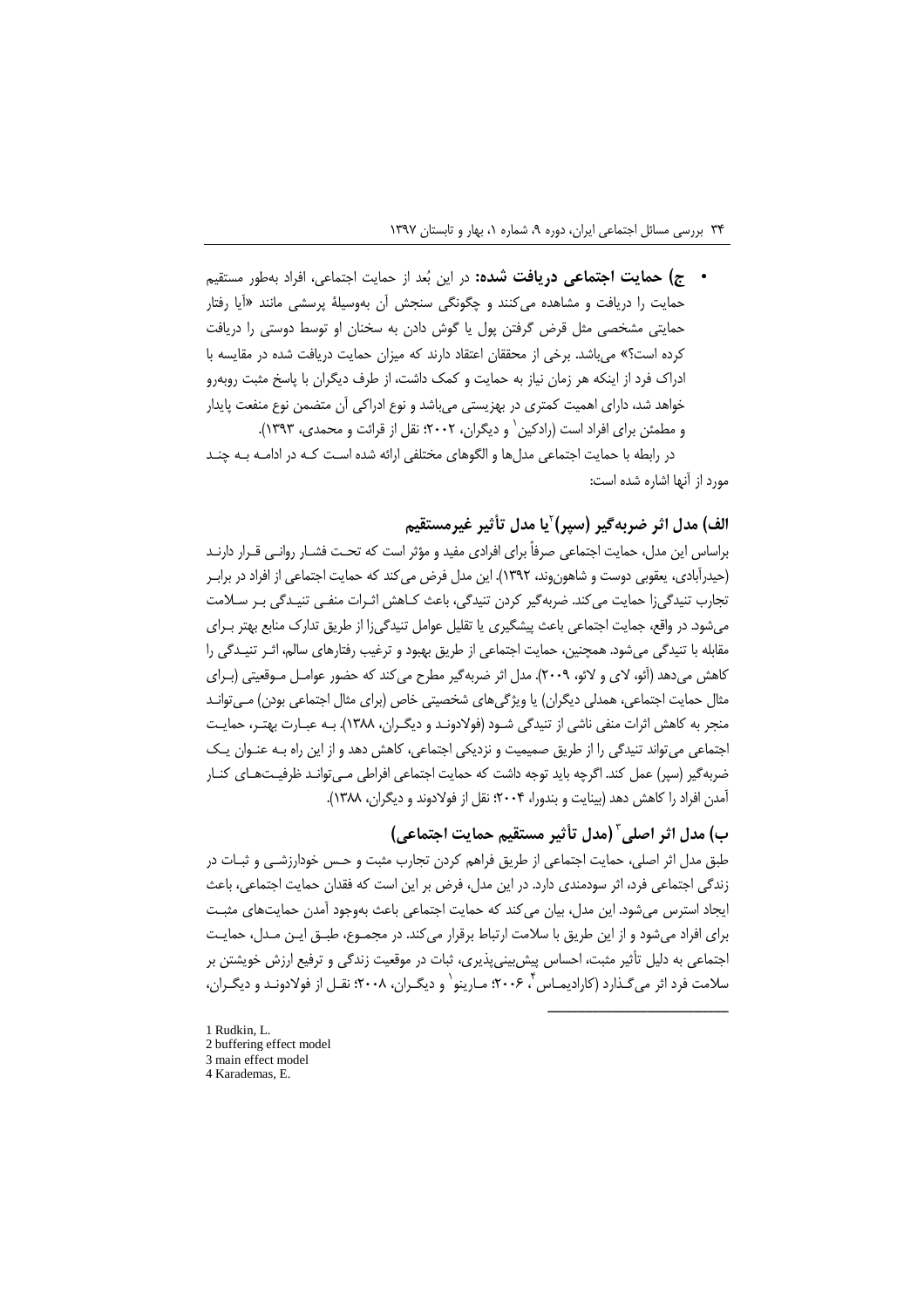۱۳۸۸). لازم به ذکر است که مطالعاتِ متأثر از این مدل، عنوان می کنند افرادی که در شبکههای حمـایتی قرار دارند، کمتر افسردهاند و عمدتاً سلامت روانی بهتری را نسبت به افراد فاقد چنین شبکههـای حمـایتی نشان میدهند (حیدرآبادی و دیگران، ۱۳۹۲).

## ع) مدل میانحی<sup>۲</sup>

مدل اثر میانجی، حمایت اجتمـاعی را بـهعنـوان متغیـری کـه بـهطـور غیرمسـتقیم (بـرای مثـال از طریـق خودکارآمدی) بر سلامت اثر می گذارد، در نظر می گیرد. طبق مدل اثـر میـانجے، ارتباطـات اجتمـاعی بـهطـور غیرمستقیم از طریق ۱) تقویت مثبت انجام تکلیف، ۲) فراهم کردن تجارب جانشینی و یادگیری مشاهدمای از طريق الگوگيري نقش، ٣) فراهم كردن فرصتهايي براي مقايسههاي اجتماعي، ۴) آموزش راهبردهاي كنــار آمدن و تفسیر مثبت فرد راجع به توانایی|ش، ۵) تفسیر مثبت برانگیختگـی هیجـانی و ۶) تشـویق بازسـازی شناختی از طریق راهنمایی مشارکتی، بر سلامت اثر می گذارند (فولادوند و دیگران، ۱۳۸۸).

### تابأوري

تابآوری در روانشناسی، اشاره به تمایل افراد برای مقابله با تنیدگی و دشـواریهـا دارد (ماسـتن، ۲۰۰۹). شایان ذکر است که تابآوری، تنها پایداری در برابر آسیبها یا شرایط تهدیدکننـده نیسـت، بلکـه شـرکت فعال و سازنده فرد در محیط است (بلوک، ۲۰۰۲؛ نقل از تاجیکزاده و دیگران، ۱۳۹۵). مفهوم تابآوری در روبهرو شدن با عوامل تنیدگیزای شدید و عمده معنا پیدا می کنـد و حاصـل آن نیـز سـازگاری کارآمـد بـا شرایط تهدیدآمیز است (آسنجرانی و دیگران، ۱۳۹۵).

یکی از نگرانیهای مهم پژوهشگران، شناسایی عوامل مخاطرهآمیز ؓ و عوامل حمایتکننده جهت شناسایی تابآوری در افراد است. عامل مخاطرهآمیز، عاملی است که قابلیت ایجاد اختلال در سلامتی فرد را دارد. عامل مخاطرهآمیز به وضعیتی اشاره دارد که احتمال بروز یا شدت یافتن بیماری و یا اختلال روانی را افزایش می دهد (اروالینو– رامیرز <sup>۴</sup> ، ۲۰۰۷؛ نقل از اردم<sup>۵</sup> ، ۲۰۰۸). مخاطره موقعیتی منفی یا بالقوه منفی است که مانع رشد طبیعی میشود یا آن را تهدید میکند (سیفی، ۱۳۸۷). از سوی دیگر، عامل حمایتی، عاملي است كه اثرات خطر را حفظ مي كند يا كاهش مي دهد و باعث عملكرد صحيح و سالم افراد مي شود. عوامل مخاطرهآمیز و حمایتی ممکن است در سطح شخصی (مانند اختلالات عصبی- زیستی، هوش و صلاحیت اجتماعی)، سطح خانوادگی (مانند نظارت والدین، تعارضات خانوادگی) و یا سطح اجتماعی (مانند فقر و نژاد پرستی) رخ دهند (زیمرمن ً و آرونکومار ٔ ۱۹۹۴). گارمزی (۱۹۸۳، نقل از سیفی، ۱۳۸۷) عوامل حمایتی را که منجر به تابآوری میشوند را این گونه طبقهبندی میکند: الف) عوامل فردی مانند خلق و

<sup>1</sup> Marino, P.

<sup>2</sup> mediating model 3 risk factors

<sup>4</sup> Earvolino-Ramirez

<sup>5</sup> Erdem, B.A.

 $6$  Zimmerman, M.A.

<sup>7</sup> Arunkumar, R.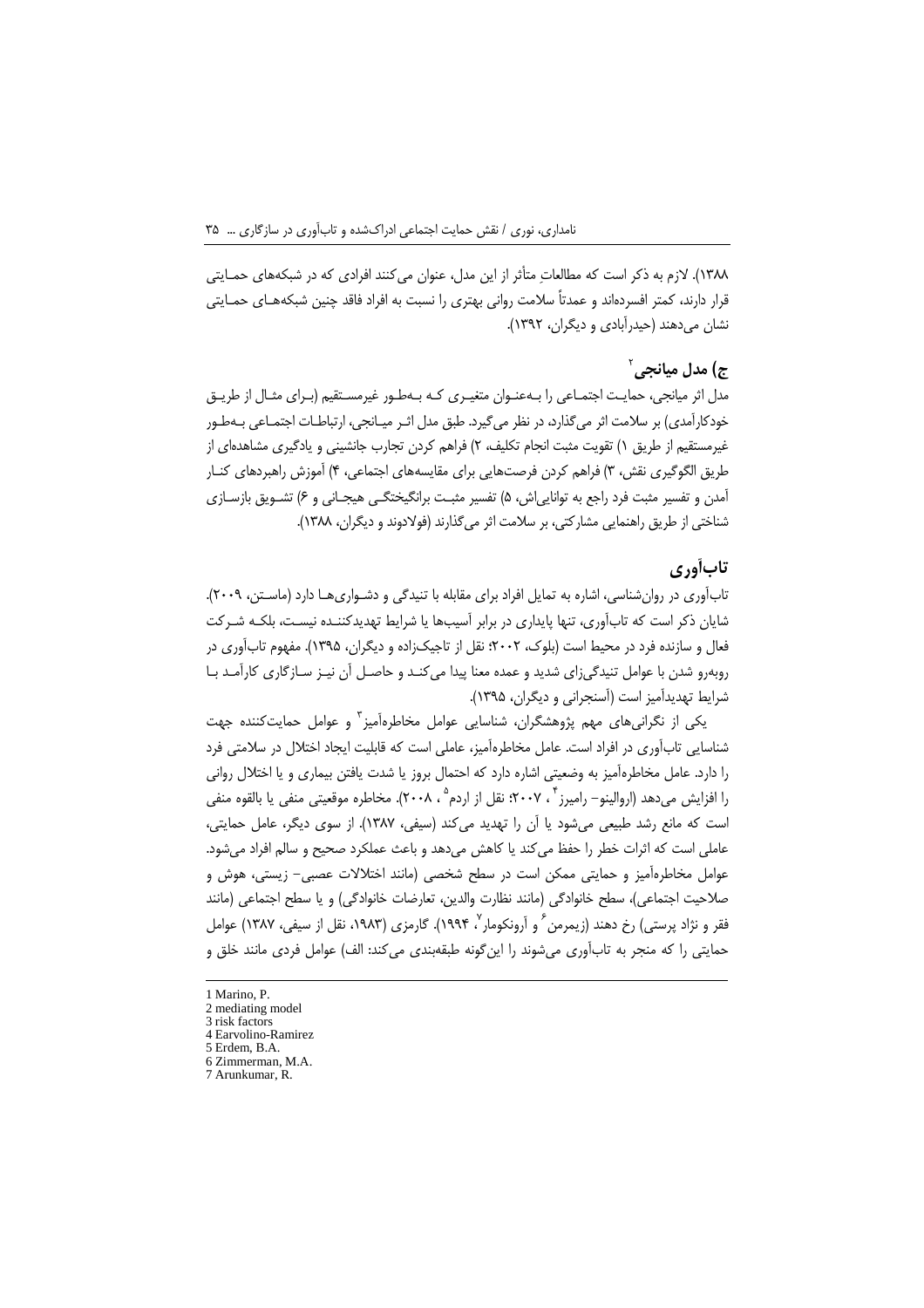خوى مثبت و توان اجتماعي؛ ب) عوامل خانوادگى شامل والدين حمايتكننده و تعيين قواعد به صورت همسان؛ ج) عوامل اجتماعي، مانند روابط مثبت با افراد بزرگسال مهم و محیط مدرسه حمایتکننده.

مدلهای مختلفی از تابآوری توسط محققان تابآوری عرضه شده است. مدلهای تابآوری این موضوع را تبیین می کنند که چگونه عوامل محیطی و فردی باعث کاهش آثار زیانبار عوامل خطرزا میشوند (حسینی|لمدنی، ۱۳۹۵). سه مدل اصلی تابآوری توسط پژوهشگران معرفی شده است که عبارتند از:

# الف) مدل جيراني`

این مدل اشاره به این دارد که عوامل مخاطرهآمیز تأثیر مستقیمی در افزایش برون(دادهای منفی دارند، همزمان با آن عوامل حمایتی اثرات عوامل مخاطرهآمیز را به دلیل تأثیر مستقیمی که بر بروندادهای مثبت دارند، از بین میبرند و یا کاهش میدهند. عوامل مخاطرهآمیز و حمایتی اثر مستقیمی بر بروندادها دارند و قادر هستند آن را به شکلی مشترک پیش بینی نمایند (گارمزی، ۱۹۸۴؛ نقل از اردم، ۲۰۰۷).

### ب) مدل مخاطره – حمایت ٔ

در این مدل، عوامل حمایتی بر عوامل مخاطرهآمیز تأثیر می گذارند، در نتیجه اثری سیر مانند تولید می کنند و باعث می شوند اثر عامل مخاطرهآمیز بر برون داد تعدیل شود. با توجه به تعامل میان عوامل حمایتی و عوامل مخاطرهأمیز، این مدل نشان میدهد که عوامل حمایتی تأثیر بسیاری بر برونداد خواهند داشت. نکته مهمی که میبایست به آن توجه کنیم تفاوت بین مدل جبرانی و مدل مخاطره- حمایت است. در مدل تعاملی (مخاطره- حمایت) عوامل حمایتی از طریق عوامل مخاطرهآمیز اثری غیرمستقیم بر بروندادها دارند (برای مثال، آنها از اثرات عامل مخاطرهآمیز بر برونداد جلوگیری می کنند) در حالی که در مدل جبرانی، عوامل حمایتی بهطور مستقیم بر برونداد اثر میگذارند و بهطور مستقل اثرات عوامل مخاطرهآمیز را جبران می کند (گارمزی و دیگران، ۱۹۸۴).

### $^7$ مدل جالش آ $\left(\pi\right)^7$

این مدل به عنوان مدل واکسنی<sup>۲</sup> یا مدل پولادی<sup>۵</sup> نیز شناخته میشود. براساس این مدل، قرارگرفتن فرد در معرض میزان متوسطی از خطر مفیدتر است تا اینکه در معرض هیچ خطری نباشد، این موضوع باعث خواهد شد که بروندادهای منفی کاهش یابند (گارمزی و دیگران، ۱۹۸۴). به بیان دیگر، سطوح معینی از خطر باعث افزایش بروندادهای مثبت خواهد شد. زیمرمن و آرونکومار (۱۹۹۴) معتقدند که سطوح متوسط خطر (نه سطح خیلی بالا یا پایین) میتواند بهعنوان یک عامل حمایتکننده عمل کند، بدین صورت که خطر متوسط امکان چالش را برای فرد فراهم میکند. درست است که مواجه شدن با موقعیتهای

1 compensatory model 2 risk-protective model 3 challenge mode 4 inoculation model 5 steeling model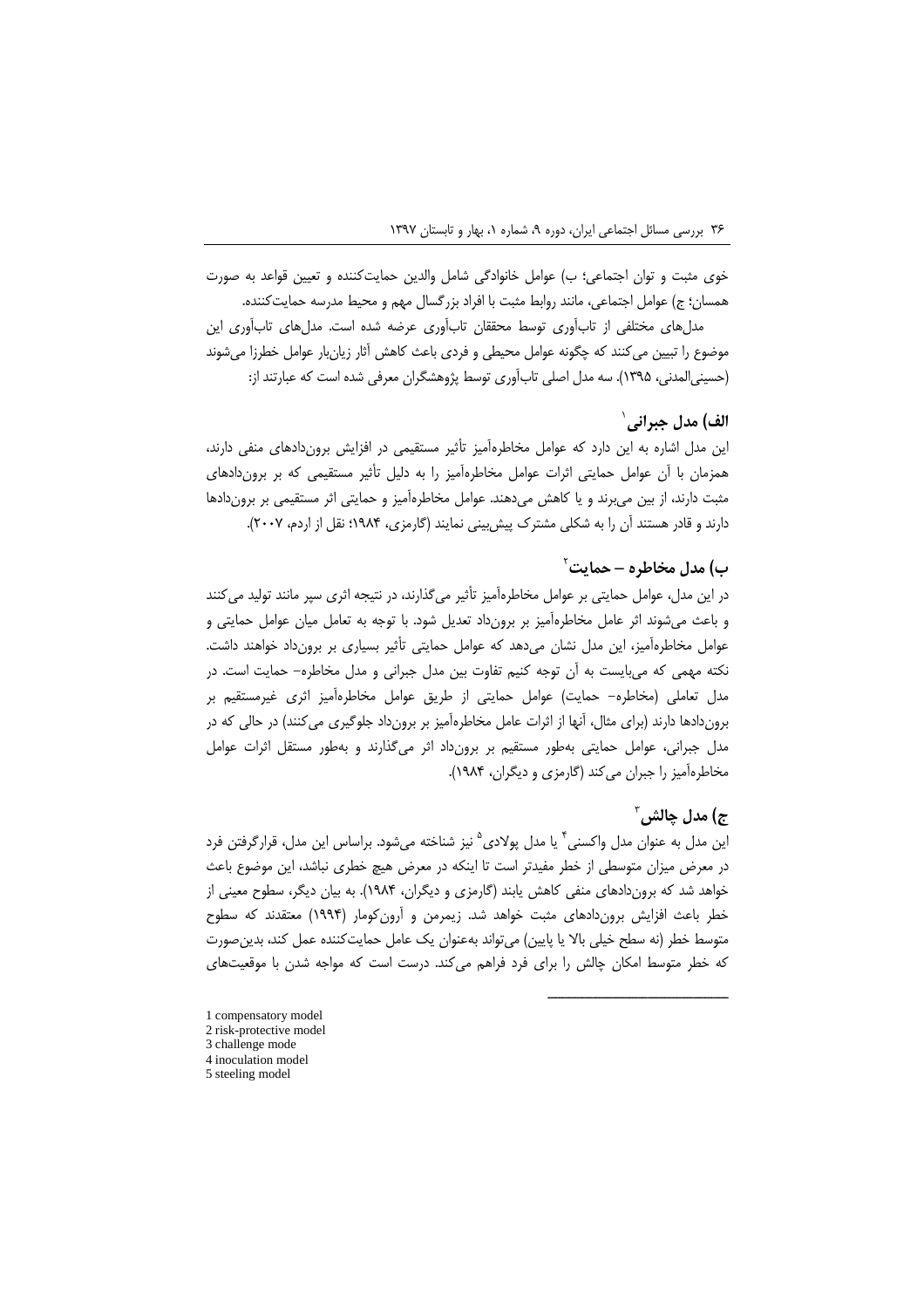چالشiز خیلی آسان نیست، اما فرد می تواند بر این چالشها غلبه کند. طبق این مدل، وقتی فرد با چالش مواجه می شود، توانایی و شایستگی خود را برای مواجه شدن با مشکل بعدی تقویت می کند.

علاوه بر این سه مدل، مدلهای دیگری از تابآوری توسط پژوهشگران ارائه شده است، یکی از این مدلها، مدل تابآوری استرسهای خانواده، سازگاری و انطباق پذیری است که بر مبنای کارهای هیل قرار دارد و به مدل ((ABCX مشهور است. مطابق این مدل، توانایی خانواده برای مقابله با استرس ها و بحرانهای بالقوه ((X بستگی به تعامل میان سه عامل دارد که عبارتند از: A (عامل استرس;۱)، B ( منابع یا توانایی های خانواده)، C ( تفسیر خانواده از عامل استرس;۱) (مک $\Sigma$ نری $^{\gamma}$  و پرایس ۳ ، ۱۹۹۴).

## فرضيههاي تحقيق

۱– بین حمایت اجتماعی ادراکشده با سازگاری پس از طلاق در زنان مطلقه رابطه وجود دارد. ٢- بين تاب آوري با سازگاري پس از طلاق در زنان مطلقه رابطه وجود دارد.

#### سؤال تحقيق

• سهم هر یک از متغیرهای حمایت اجتماعی ادراکشده و تابآوری در پیش بینی سازگاری پس از طلاق زنان مطلقه به چه میزان است؟

### روش تحقيق

این پژوهش از نظر هدف، از نوع تحقیقات بنیادی است و از نظر روششناسی، با توجه به آنکه قصد آن را دارد تا به تعیین رابطه یا همبستگی بین متغیرهای تابآوری و حمایت اجتماعی ادراکشده با متغیر سازگاری پس از طلاق بپردازد، از این رو، روش تحقیق از نوع مطالعات همبستگی است. جامعهٔ آماری این یژوهش را کلیهٔ زنان تحت حمایت کمیتهٔ امداد امام خمینی (ره) جنوب شهر تهران در سال ۱۳۹۵ تشکیل دادند. در پژوهش حاضر، نمونهگیری به روش غیرتصادفی در دسترس انجام شده است. کلاین ٔ (۲۰۰۵)؛ به نقل از علیلو و دیگران، ۱۳۹۳) راه حل ویژهای را جهت تعیین حجم نمونه پیشنهاد کرده است. به عقیدهٔ او حداقل نسبت حجم نمونه برای هر پارامتر برآورد شده، ۵ نفر است؛ نسبت ۱۰ به ۱ مناسـبتر و ۲۰ به ۱ مطلوب قلمـداد می شود. لذا در این پژوهش، حجم نمونه (۲۴۰) نفر در نظر گرفته شد که برای هر خرده مقیاس ٢٠ نفر منظور گردید.

# ابزارهای پژوهش

### پرسشنامهٔ سازگاری پس از طلاق فیشر

این ابزار توسط فیشر<sup>۵</sup> در سال ۱۹۷۶ ساخته شد. این پرسشنامه شامل ۱۰۰ عبارت است که بهصورت ليكرت ۵ درجهاي به ترتيب از ۱ (هميشه)، ۲ (اكثر اوقات)، ۳ (گاهي اوقات)، ۴ (بهندرت) و ۵ (هرگز)

 $1$  Hill 2 Mckenry, K. 3 Price, S.J. 4 Kline, P. 5. Fisher, B.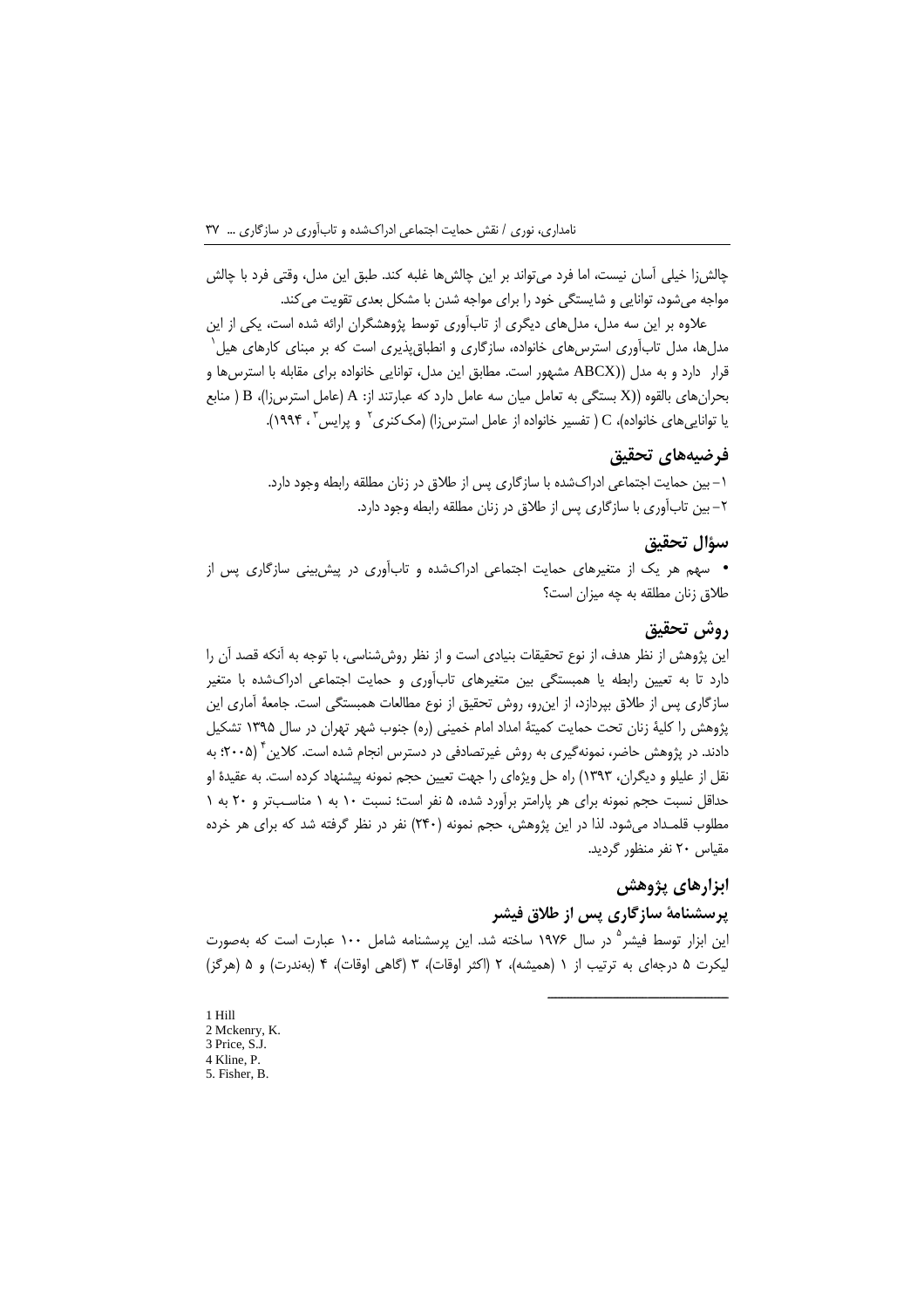نمرهگذاری میشود و برای ارزیابی سطح سازگاری بعد از پایان یافتن یک رابطهٔ عاشقانه طراحی شده است. نمرهٔ کلی بالاتر در این پرسشنامه، نشانِ دهندهٔ سازگاری بهتر فرد پس از جدایی است (فیشر و بيرهاوس`، ١٩٩۴؛ نقل از بلالي و ديگران، ١٣٩٠). همهٔ سؤالات اين پرسشنامه بهصورت مستقيم نمره گذاری می شود به جز سؤال سی و یکم (میرزازاده، احمدی و فاتحی;اده، ۱۳۹۱). این ابزار دارای ۶ خردهمقیاس است که عبارتند از: احساس خودارزشی (ارزش خود) ٌ: به دیدگاه و برداشت شخص از خودش و به این موضوع مربوط میشود که شخص بهعنوان انسان تا چه حد برای خود ارزش قائل است (فیشر و آلبرتي"، ٢٠٠٠؛ ترجمهٔ اکرمي، ١٣٨٧). اين خردهمقياس، شامل گويههاي ۶، ٩، ١٣، ١۵، ٢٠، ٢١، ٢۶، ٢٨، ۳۱، ۳۳، ۳۵، ۳۹، ۴۷، ۵۵، ۵۵، ۶۷، ۶۷، ۶۹، ۶۸، ۳۲، ۷۸، ۷۹، ۲۹، ۲۰۰ است. رها شدن از رابطهٔ قبلي ٌّ: به معنى رهايي از رابطهٔ احساسي زندگي مشترک با همسر سابق است (فيشر و بيرهاوس، ٢٠٠٧). این خردهمقیاس، شامل گویههای ۳، ۱۰، ۱۲، ۱۷، ۲۵، ۳۰، ۴۱، ۴۳، ۴۹، ۵۱، ۵۷، ۵۹، ۶۶، ۷۶، ۷۶ ۰۷۷، ۸۰، ۸۲، ۸۶، ۹۱ و. ۹۹ است. خشم ْ: منظور از آن، عنصر اصلی غم و اندوه بهمنظور طی کردن مراحل التيام است (فيشر و بيرهاوس، ٢٠٠٧). اين خردهمقياس، شامل گويههاي ۵، ٨، ١۴، ٢٧، ٣٣، ٣٣، ٣٥، ۴۵، ۵۳، ۶۱، ۸۴ و ۹۳ است. غم و اندوه (سوگ) ٔ: حالت روانی است که در اثر فقدان چیزی مهم یا از دست دادن عزیزی در فرد ایجاد میشود (فیشر و آلبرتی، ۲۰۰۰؛ ترجمهٔ اکرمی، ۱۳۸۷). این خردهمقیاس، شامل گونههای ۲، ۷، ۱۱، ۱۶، ۱۸، ۲۴، ۲۹، ۲۶، ۴۰، ۴۲، ۴۴، ۴۸، ۵۶، ۵۸، ۵۵، ۵۸، ۸۱، ۸۷، ۴۹، ۴۹، ۹۶ و ۹۸ است. اعتماد اجتماعی": منظور از آن، باور و اعتقاد درونی به صحبتها، اعمال و تصمیمات شخص دیگر است (داتچ^ و کلمن`ْ، ۲۰۰۰). این خردهمقیاس، شامل گویههای ۳۸، ۴۶، ۶۲، ۶۳، ۸۳، ۸۳، ٨٣ ٨٨ و ٩۵ است. خودارزشي اجتماعي<sup>٠٠</sup>: يک بازخورد مطلوب مثل دريافت اعتبار يا صلاحيت و شایستگی مورد انتظار فرد توسط دیگران در یک موقعیت بینفردی است (تینگ<sup>۰٬۱</sup> و همکاران، ۱۹۹۸؛ نقل از گادی کانست<sup>۱۲</sup> و مودی<sup>۱۳</sup>. ۲۰۰۲). این خردهمقیاس، شامل گویههای ۱، ۴، ۱۹، ۲۲، ۲۳، ۵۴، ۸۵، ۹۲ و ۹۷ است. پایایی ٔ'' و روایی<sup>۱۵</sup> این پرسشنامه در مطالعات زیادی که در خارج از کشور صورت گرفته، محاسبه شده است که نتایج نشاندهندهٔ این است که دارای پایایی بالا و روایی مناسبی است. فیشر، پایایی بازآزمایی این مقیاس را ۰/۹۸ گزارش کرده است (نقل از بلالی و دیگران، ۱۳۹۰). در پژوهش بلالی و

1 Bierhaus, P. 2 feeling of self worth 3 Alberti, R. 4 disentanglement from love relationship 5 anger 6 grief 7 social trust 8 Deutch 9 Coleman 10 social self worth 11 Ting 12 Gudykunst, W.B. 13 Mody, B. 14 reliability 15 validity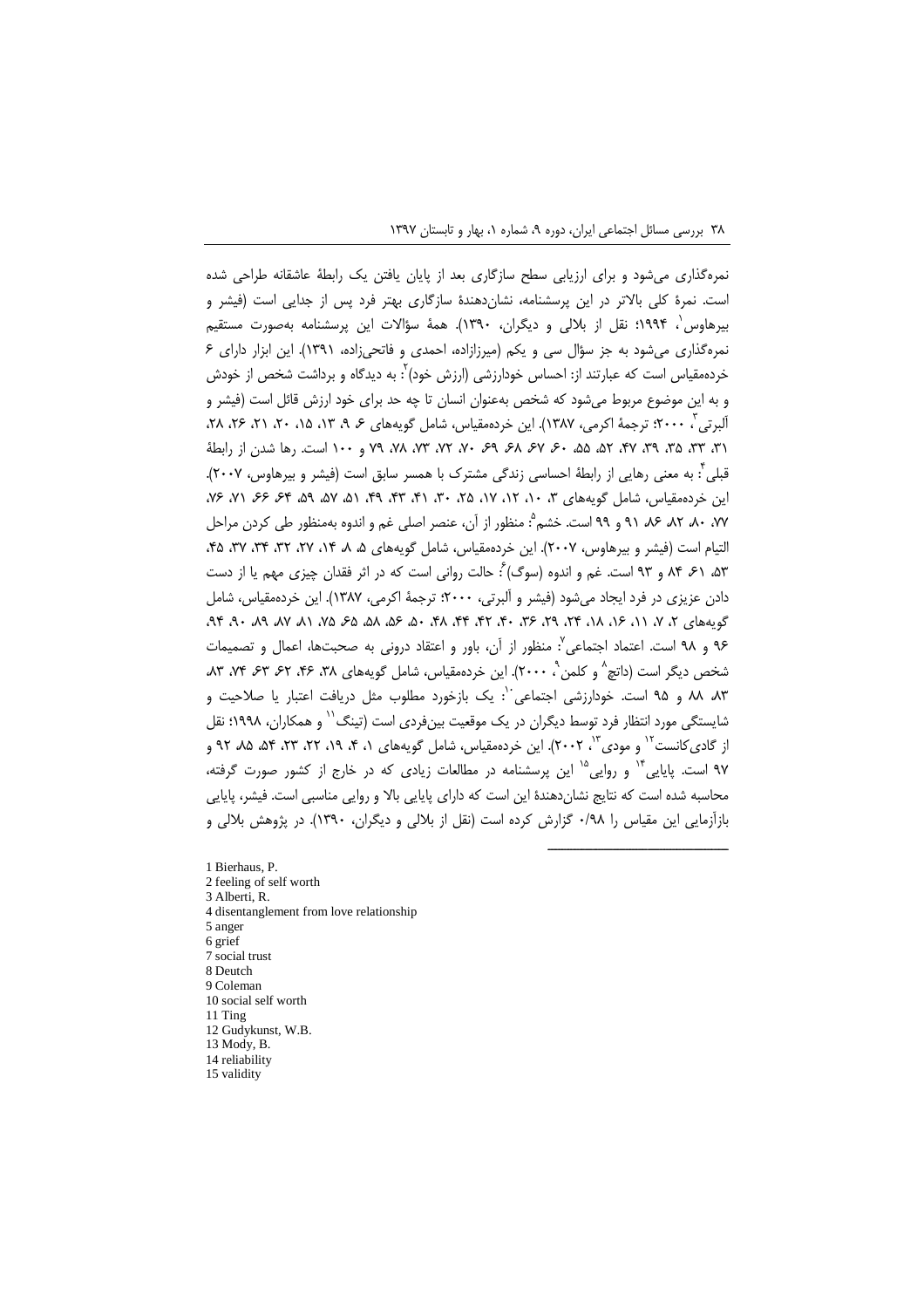دیگران (۱۳۹۰) ضریب آلفای کرونباخ کل سؤالات این پرسشنامه ۰/۸۲۹ و پایایی خردهمقیاسها ۰/۵۱ تا ۰/۹۰ بهدست آمد. روایی ملاکی همزمان این مقیاس از طریق تعیین همبستگی آن با نمرات پرسشنامهٔ SCL-90' نیز بررسی شد و نشان داد که بین نمرات این مقیاس و ابعاد مقیاس SCL-90' همبستگی معکوس معناداری وجود دارد و روایی محتوایی آن نیز توسط سه نفر از متخصصان گروه مشاوره دانشگاه اصفهان مورد تأیید قرار گرفت (بلالی و دیگران، ۱۳۹۰).

## مقیاس حمایت اجتماعی ادراکشده چندبعدی

مقیاس حمایت اجتماعی ادراکشده چندبُعدی توسط زیمت و دیگران (۱۹۸۸) تهیه شده است. این مقیاس یک ابزار ۱۲ گویهای است که بهمنظور ارزیابی حمایت اجتماعی ادراکشده از سه منبع خانواده، دوستان و افراد مهم زندگی تهیه شده است. این مقیاس، میزان حمایت اجتماعی ادراک شدهٔ فرد را در هر یک از سه حيطةَ مذكور در طيف ۵ گزينهاي كاملاً مخالفم (۱) تا كاملاً موافقم (۵) مي سنجد. زيرمقياس خانواده شامل سؤالات (٣، ۴، ٨ و ١١)، زيرمقياس دوستان شامل سؤالات (۶، ٧، ٩ و ١٢) و زيرمقياس افراد مهم زندگي شامل سؤالات (۱، ۲، ۵ و ۱۰) است (نقل از بیرامی، موحدی و موحدی، ۱۳۹۳). برای بهدست آوردن نمرهٔ کل این مقیاس، نمرهٔ همهٔ گویهها با هم جمع شده و بر تعداد آنها (١٢) تقسیم میشود. نمرهٔ هر زیرمقیاس نیز از حاصل جمع نمرات گویههای مربوط به آن تقسیم بر تعداد گویههای آن زیرمقیاس بهدست می آید (تمنائی فر، لیث و منصوری نیک، ۱۳۹۲). حداقل نمرهٔ آزمودنیها ۱۲ و حداکثر آن ۶۰ خواهد بود. کسب نمرهٔ بالا نشانِ دهندهٔ ادراک بالای حمایت اجتماعی است (کرمانی، ۱۳۸۸). براور ، امسلی ، کید ، لوچنر <sup>۵</sup> و سیدات ً سیدات ٔ (۲۰۰۸)، در بررسی ویژگیهای روانِسنجی این مقیاس، با استفاده از تحلیل عاملی تأییدی نشان دادند که ساختار سه عاملی مقیاس حمایت اجتماعی ادراکشده چندبعدی (خانواده، دوستان و افراد مهم در زندگی) برازش قابل قبولی با دادهها دارد. در این مطالعه، ضریب آلفای کرونباخ عامل کلی حمایت اجتماعی ادراکشده و ابعاد سهگانه افراد مهم، خانواده و دوستان به ترتیب ۰/۹۲ تا ۰/۸۸ هـ/۰ و ۰/۸۹ بهدست آمد. سلیمی، جوکار و نیک یور (۱۳۸۸) پایایی این مقیاس را با استفاده از ضریب آلفای کرونباخ برای سه بُعد حمایت اجتماعی دریافتشده از سوی خانواده، دوستان و افراد مهم زندگی به ترتیب ۰/۸۶ و ۰/۸۲ و ۰/۸۲ گزارش کردهاند. افشاری (۱۳۸۶) رابطهٔ مثبت و معناداری میان نمرات این مقیاس و زیرمقیاس های آن با رضایت از زندگی بهدست آورد که نشاندهندهٔ روایی همگرا و واگرای این مقیاس است.

# پرسشنامهٔ تابآوری کانر و دیویدسون

این یرسشنامه را کانر<sup>۷</sup> و دیویدسون<sup>٬</sup> (۲۰۰۳) با مرور منابع پژوهشی حوزهٔ تابآوری تهیه کردند. تهیه کنندگان این مقیاس بر این عقیدهاند که این پرسشنامه بهخوبی قادر به تفکیک افراد تابآور از افراد

- 1 Symptom Checklist-90 (SCL-90) 2 Bruwer, B. 3 Emsley, R. 4 Kidd, M.
- 5 Lochner, C.
- 6 Seedat, S.
- 7 Connor, K.M.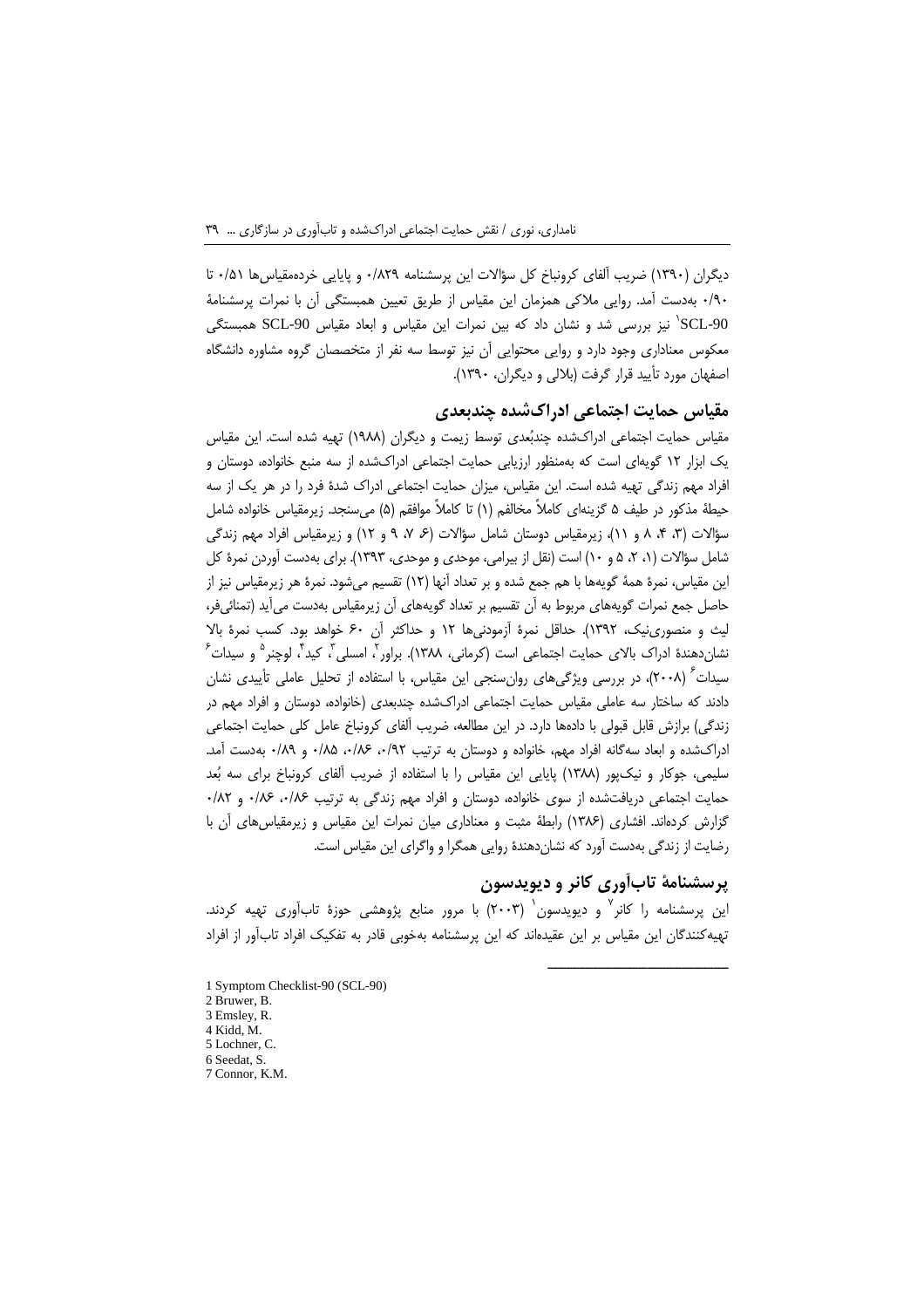غیرتابآور در گروههای بالینی و غیربالینی بوده است و می¤واند در موقعیتهای پژوهشی و بالینی مورد استفاده قرار گیرد (نقل از کاویانی، حمید و عنایتی، ۱۳۹۳). این مقیاس شامل ۲۵ گویه است و جهت اندازهگیری قدرت مقابله با فشار و تهدید، تهیه شده است. برای هر گویه، طیف درجهبندی ۵ گزینهای (کاملاً نادرست تا همیشه درست) در نظر گرفته شده که از یک (کاملاً نادرست) تا پنج (همیشه درست) نمره گذاری می شود. این مقیاس دارای یک نمرهٔ کل است (نقل از هاشمی و جوکار، ۱۳۹۰). دامنهٔ نمره گذاری این مقیاس بین ۲۵ تا ۱۲۵ است (کانر و دیویدسون، ۲۰۰۳؛ نقل از مؤمنی و شهبازی راد، (۱۳۹۱). نمرهٔ میانگین این مقیاس نمرهٔ ۵۲ خواهد بود بهطوری که هر چه نمرهٔ آزمودنی از ۵۲ بالاتر باشد، تابآوری بالاتری دارد (نقل از تقی;اده و میرعلائی، ۱۳۹۲). این مقیاس در ایران توسط محمدی (۱۳۸۴) هنجاریابی شد و قابلیت اعتماد و درستی آن بهدست آمد. محاسبه همبستگی هر نمره با نمرهٔ کل نشان داد که بهجز مورد گویه ۳، ضرایب بین ۰/۴۱ تا ۰/۶۴ بودند. جوکار (۱۳۸۶) نیز در پژوهشی دیگر روایی و پایایی این مقیاس را در فرهنگ ایرانی بررسی و با استفاده از روش تحلیل عوامل، روایی اَن را تأیید کرد. همچنین، ضریب پایایی مقیاس مذکور، با استفاده از روش ضریب آلفای کرونباخ برابر با ۰/۷۳ گزارش شده است (جوكار، ١٣٨۶).

در این پژوهش با توجه به نوع فرضیهها، برای تبیین رابطهٔ بین متغیرهای پژوهش، از روش ضریب همبستگی پیرسون استفاده شد. همچنین، بهمنظور تعیین قدرت پیش بینی هر یک از متغیرهای حمایت اجتماعی ادراکشده و تابآوری در سازگاری پس از طلاق زنان، از روش رگرسیون چندگانه گام به گام استفاده گردید که نتایج آن در ادامه مطرح شده است.

#### بافتهها

| انحراف استاندارد          | ميانگين                       | متغير                   |
|---------------------------|-------------------------------|-------------------------|
| $\Delta$ 9/٣٢             | 588198                        | سازگاری پس از طلاق      |
| V/99                      | $\mathbf{r} \cdot \mathbf{r}$ | حمایت اجتماعی ادراک شده |
| $\mathcal{N}/\mathcal{N}$ | $S$ $\Lambda$ $S$ .           | تابأورى                 |

جدول ۱: میانگین و انحراف استاندارد متغیرهای پژوهش

 $\pm$  99/۳۲ براساس اطلاعات جدول ۱، میانگین و انحراف استاندارد متغیر سازگاری پس از طلاق ۵۹/۳۲ ۲۶۶/۹۶، بوده است. میانگین و انحراف استاندارد متغیر حمایت اجتماعی ادراک شده ۷/۹۹ ± ۳۰/۴۶. میانگین و انحراف استاندارد متغیر تاب آوری ۱۳/۸۳ ± ۶۸/۶۰ بوده است.

فرضیه اول: بین حمایت اجتماعی ادراکشده با سازگاری پس از طلاق در زنان مطلقه رابطهٔ معناداری وجود دارد.

برای بررسی این فرضیه از همبستگی پیرسون استفاده شد که نتایج آن در جدول ۲ ارایه شده است.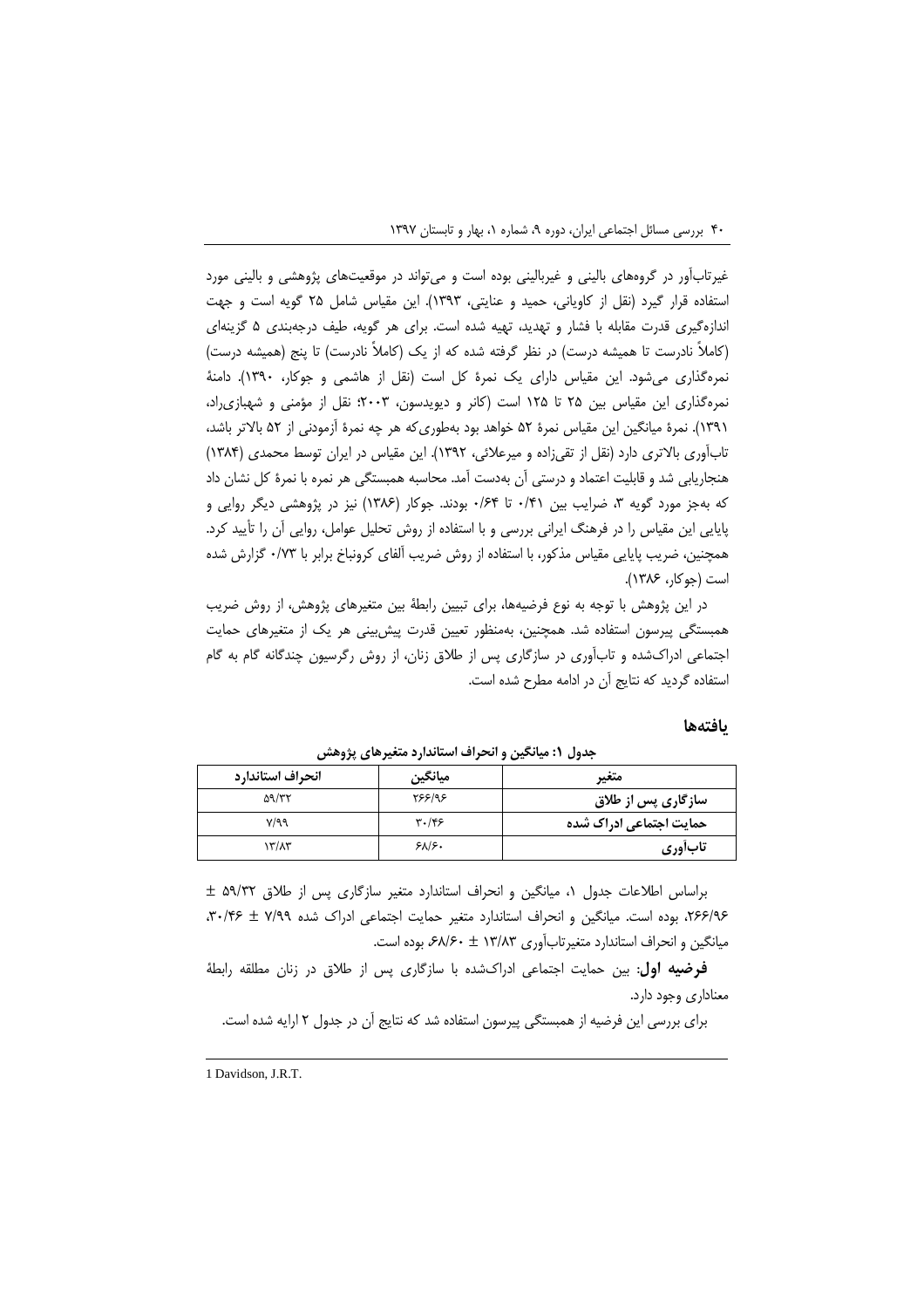| ້<br>, <i>.</i><br>.<br>. .<br>۔<br>ر<br>ت |                                                                                      |                            |                            |                                     |                                 |                                                  |                           |
|--------------------------------------------|--------------------------------------------------------------------------------------|----------------------------|----------------------------|-------------------------------------|---------------------------------|--------------------------------------------------|---------------------------|
| خود<br>ارزشمندی                            | رهایی از<br>رابطه                                                                    | ارزش<br>خود                | اعتماد                     | غم و<br>اندوه                       | خشم                             | سازگاری<br>پس از<br>طلاق                         | متغير                     |
| $\cdot$ /۴۳ $\Lambda^{**}$                 | $\cdot$ /٣٧٢**                                                                       | $\cdot$ /۴۴۹*              | $\cdot$ /٣٢٠ <sup>**</sup> | $\cdot$ /٣٨٣**                      | $\cdot$ /٣٩٩**                  | $\cdot$ /۴۳۶**                                   | حمايت اجتماعى<br>ادراكشده |
| $\cdot$ /٣٢٩                               | $\cdot$ / $\overline{Y}$ $\overline{Y}$ $\overline{Y}$ $\overline{Y}$ $\overline{Y}$ | $\cdot$ /۳۶۲**             | $\cdot$ / $\sqrt{2}$       |                                     | $\cdot/\Upsilon \cdot \Upsilon$ | $\cdot/\overline{\Upsilon\cdot\mathcal{S}^{**}}$ | حماىت خانواده             |
| $\cdot$ /٣ $\overline{\mathcal{S}^{**}}$   | $\cdot$ /٣٧٥**                                                                       | $\cdot$ /٣۶٩ <sup>**</sup> | $\cdot$ /۲۶۲**             | $\cdot$ /٣۴ $\Lambda$ <sup>**</sup> | $\cdot$ /٣٣ $\Lambda$           | $\cdot$ /٣٨۴**                                   | حمايت دوستان              |
| $\cdot$ /٣۴٧**                             | $\cdot$ /۲۳۲**                                                                       | $\cdot$ /٣٢٧ $^{\ast\ast}$ | $\cdot$ /٣١٨ <sup>**</sup> | $\cdot$ /٣٣۴                        | $\cdot/\Upsilon \cdot \Upsilon$ | $\cdot$ /٣٣٧**                                   | حمايت افراد مهم<br>زندگی  |
|                                            |                                                                                      |                            |                            |                                     |                                 |                                                  |                           |

جدول ۲: همبستگی پیرسون بین حمایت اجتماعی ادراکشده و مؤلفههای آن با سازگاری پس از طلاق

 $P< -/ -$ 

براساس اطلاعات مندرج در جدول ۲، ملاحظه میشود که همبستگی بین حمایت اجتماعی ادراکشده با سازگاری پس از طلاق ۱۴۳۶ میباشد که این مقدار در سطح معناداری ۰/۹۹ معنادار است. جهت مثبت این رابطه نشان میدهد که با افزایش حمایت اجتماعی ادراکشده، احتمالاً میزان سازگاری پس از طلاق افزایش می یابد. با توجه به این نتیجه، فرضیهٔ اول پژوهش که بیان میکند "بین حمایت اجتماعی ادراکشده با سازگاری پس از طلاق در زنان مطلقه رابطهٔ معناداری وجود دارد" تأیید میگردد. همچنین اطلاعات جدول فوق نشان می دهد که رابطه بین مؤلفه حمایت خانواده با سازگاری پس از طلاق ۰/۳۰۶، رابطه بين مؤلفه حمايت دوستان با سازگاري پس از طلاق ٠/٣٨۴، و رابطه بين مؤلفه حمايت افراد مهم زندگی با سازگاری پس از طلاق ۰/۳۳۷ است که تمامی این روابط در سطح معناداری ۰/۹۹ معنادار هستند. همچنین همبستگی حمایت اجتماعی ادراکشده و مؤلفههای آن با مؤلفههای سازگاری پس از طلاق نیز در جدول ارایه شده است.

**فرضیه دوم:** بین تابآوری با سازگاری پس از طلاق در زنان مطلقه رابطهٔ معناداری وجود دارد. برای بررسی این فرضیه نیز از همبستگی پیرسون استفاده شد که نتایج آن در جدول ۳ ارایه شده است.

|                                  | -<br>.             | -                 | $\cdot$             | -----                                 |       | - - -                 |                         |
|----------------------------------|--------------------|-------------------|---------------------|---------------------------------------|-------|-----------------------|-------------------------|
| خود                              | ۰هایی ٫٫           | ارزش              | اعتماد              | عم و                                  | خشم   | سازگاری پس ا          | متغير                   |
| ارزشمندى                         | رابطه              | خو د              |                     | اندوه                                 |       | طلاة                  |                         |
| 泰泰<br>$\cdot/\tau \cdot \lambda$ | $\cdot$ $750^{**}$ | $I = \sqrt{2\pi}$ | $1 \times 10^{-10}$ | $\overline{(\Upsilon \Upsilon)^{**}}$ | ""۱۹۱ | $\cdot/\sqrt{2\cdot}$ | $\mathbf{I}$<br>ںاب وری |

جدول ۳: همبستگی پیرسون بین تابآوری با سازگاری پس از طلاق

 $P< 1.1$  \*\*

اطلاعات جدول ۳ نشان میدهد همبستگی بین تابآوری با سازگاری پس از طلاق ۱۲۸۶۰ می باشد که این مقدار در سطح معناداری ۰/۹۹ معنادار است. جهت مثبت این رابطه نشان میدهد که هرچه تابآوری در فرد بیشتر باشد، احتمالاً میزان سازگاری پس از طلاق افزایش می یابد. با توجه به این نتیجه، فرضیهٔ دوم پژوهش حاضر که بیان میکند "بین تابآوری با سازگاری پس از طلاق در زنان مطلقه رابطهٔ معناداری وجود دارد" تأیید می گردد. همچنین همبستگی تابآوری با مؤلفههای سازگاری پس از طلاق نیز در جدول مذکور ارایه شده است.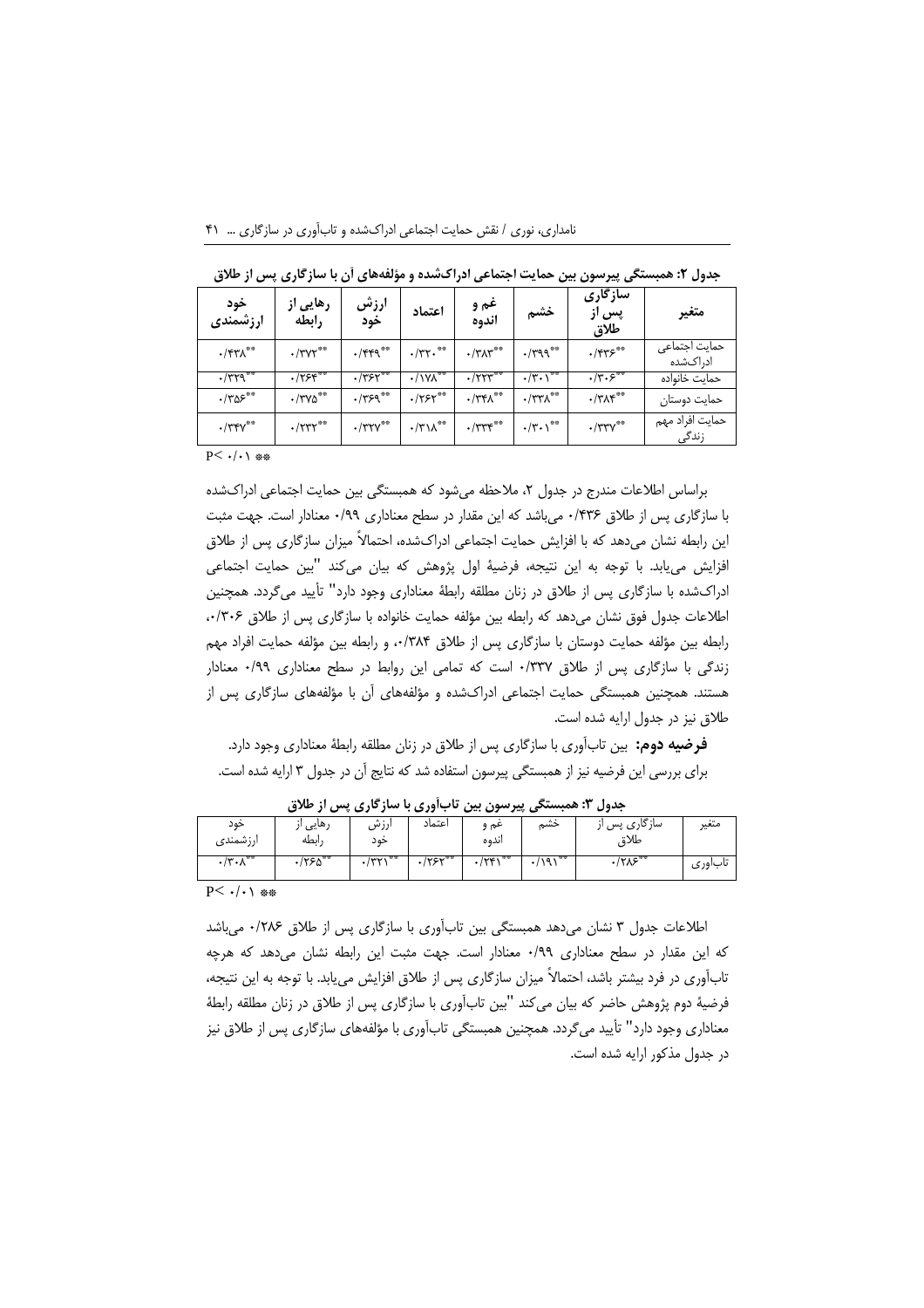**سؤال تحقیق:** سهم هر یک از متغیرهای حمایت اجتماعی ادراکشده و تابآوری در پیش بینی سازگاری پس از طلاق زنان مطلقه به چه میزان است؟

برای بررسی این سؤال، از آزمون تحلیل رگرسیون چندگانه گام به گام استفاده شد که نتایج آن در آمده است.

| ◡                   | J J V J J                  |            |                          | .<br>$\cdot$ $\cdot$     | .     |
|---------------------|----------------------------|------------|--------------------------|--------------------------|-------|
| سطح                 |                            | ضريب تعييز | صريب                     | متغیر وارد شده به معادله | مرحله |
| معناداري            |                            | (R2)       | (R)<br>همبستگ <i>ی ,</i> |                          | ورود  |
| $\cdot/\cdot\cdot$  | $\Delta\Delta/\Lambda\tau$ | ۰/۱۹۰      | ۰/۴۳۶                    | حمایت اجتماعی ادراک شده  |       |
| $\cdot$ / $\cdot$ \ | ۳۰/۶۶                      | .7.5       | $\cdot$ /۴۵۳             | تابأورى                  |       |

جدول ۴: خلاصه نتیجه معادله رگرسیون چندگانه گام به گام با متغیر ملاک سازگاری پس از طلاق

در جدول ۴، ستون "مرحله ورود" ترتیب ورود متغیرهای پیش بین به معادله رگرسیونی را نشان م دهد، مقدار R همبستگی بین متغیر (های) پیش بین با متغیر ملاک را نشان می دهد و R<sup>2</sup> مقدار ضریب تعیین یا به عبارتی مقدار واریانسی از متغیر ملاک است که توسط متغیر (های) پیش بین تبیین میشود. با توجه به این توضیحات، در مرحلهٔ اول حمایت اجتماعی ادراک شده وارد معادله گردیده است و مقدار همبستگی أن با متغیر سازگاری پس از طلاق ۱۴۳۶۰ میباشد و ۱۹ درصد از تغییرات سازگاری پس از طلاق را تبیین می نماید. در مرحلهٔ دوم تابآوری به معادله وارد شده است و ضریب همبستگی چندگانه به ٬۴۵۳ افزایش پیدا کرده است. این دو متغیر باهم ۲۰/۶ درصد از وارایانس سازگاری پس از طلاق را تبيين مينمايند.

براساس آماره F و سطح معناداري آن در جـدول فـوق كـه بـه ايـن سـؤال پاسـخ مـىدهـد كـه آيـا مقدار واریانس تبیـین شـده توسـط متغیـر (هـای) پـیش بـین بـه لحـاظ آمـاری معنـادار اسـت یـا خیـر، ملاحظه می گردد که با توجه به مقدار آن برای مرحلهٔ اول (F= ۵۵/۸۳)، و مرحلهٔ دوم (۲۰/۶۶ =F) کـه هـر دو در سـطح اطمينــان ۰/۹۹ معنــادار مــىباشــند، ميــزان ضــرايب همبســتگى چندگانــه و ضريب تبيين بهدست آمده معنادار است.

بـراي مشـخص شـدن تـأثير هـر يـک از متغيرهـاي وارد شـده بـه معادلـه رگرسـيوني بـر متغيـر سازگاری پس از طلاق به جدول ۵ می کنیم.

| سطح<br>معناداری    | آماره<br>T  | ضرايب<br>استاندا, د | ضرايب غير استاندارد |                 |                            |
|--------------------|-------------|---------------------|---------------------|-----------------|----------------------------|
|                    |             |                     | خطاى<br>استانداً, د | B               |                            |
| $\cdot/\cdot\cdot$ | $Y/\Delta$  |                     | ۱۸/۷۱               | $Yf - \Delta Y$ | مقدار ثابت                 |
| $\cdot/\cdot\cdot$ | 5/1.7       | $\cdot$ /٣٨٣        | $.$ /۴۶۷            | $Y/\Lambda f$   | حمایت اجتماعی ادراک<br>شده |
| $\cdot/\cdot$ ۳۲   | $Y/\lambda$ | .1155               | ٢٧٠                 | $-10AT$         | تاب أورى                   |

جدول ۵: ضرایب رگرسیونی استاندارد و غیراستاندارد متغیرهای پیش بین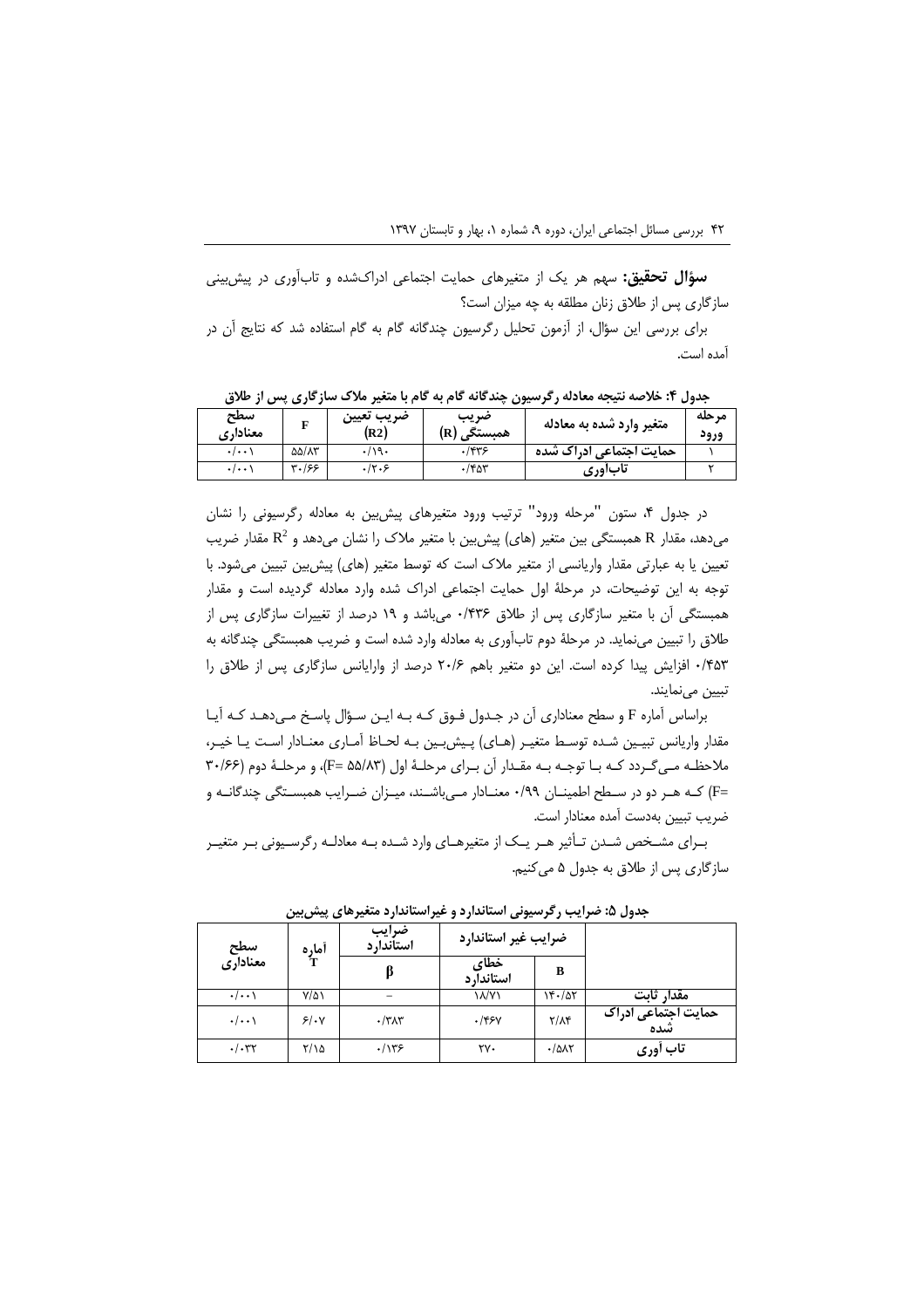براساس اطلاعات جدول ۵ و مقدار ضریب استاندارد β، ملاحظه میشود که تأثیر حمایت اجتماعی ادراک شده و تابآوری در پیش بینی سازگاری پس از طلاق، مثبت و به ترتیب ۰/۳۸۳ و ۰/۱۳۶ بوده است که با توجه به مقادیر آزمون t و سطح معناداری آن که در جدول ارایه شده است، این مقادیر معنادار هستند. مقدار مثبت β نشان میدهد که در صورت ثابت بودن سایر شرایط با افزایش یک واحد در حمایت اجتماعی ادراک شده و تابآوری، به ترتیب به اندازه ۰/۳۸۳ و ۱۳۶۶۰ واحد افزایش در نمرهٔ سازگاری پس از طلاق خواهيم داشت. با توجه به اين نتايج، ياسخ به سؤال تحقيق كه بيان مي كند "سهم هر يک از متغيرهاي حمایت اجتماعی ادراکشده و تابآوری در پیش بینی سازگاری پس از طلاق زنان مطلقه به چه میزان است؟" این گونه است که سهم حمایت اجتماعی ادراک شده در پیش بینی سازگاری پس از طلاق زنان مطلقه ٠/٣٨٣ واحد، و سهم تاب آوري ٠/١٣۶ واحد مي باشد.

#### بحث و نتیجهگیری

پژوهش حاضر با هدف پیش بینی سازگاری پس از طلاق در زنان مطلقه براساس حمایت اجتماعی ادراکشده و تابآوری انجام شد. نتایج حاصل از بررسی فرضیهٔ اول پژوهش نشان داد که بین حمایت اجتماعی ادراکشده با سازگاری پس از طلاق در زنان مطلقه همبستگی مثبت و معنادار وجود دارد؛ بدین معنا که با افزایش حمایت اجتماعی ادراکشده زنان مطلقه، احتمالاً میزان سازگاری پس از طلاق در أنها افزایش می یابد. با توجه به این نتیجه، فرضیهٔ اول پژوهش که بیان میکند "بین حمایت اجتماعی ادراکشده با سازگاری پس از طلاق در زنان مطلقه رابطهٔ معناداری وجود دارد" تأیید گردید. این نتایج، با بخشی از نتایج پژوهشهای تایبی (۱۳۸۸)، اَریاپوران و دیگران (۱۳۹۲)، قاسمی و ساروخانی (۱۳۹۳)، اصغری و رمضان نیا (۱۳۹۴)، جلالی و عادلیان راسی (۱۳۹۴)، حقی کلخوران و نوری (۱۳۹۵)، سمرگلیا و دیگران (۱۹۹۹؛ نقل از آریاپوران و دیگران، ۱۳۹۲)، ویس (۲۰۰۲)، هالند و هالاهان (۲۰۰۳)، براملی و دیگران (۲۰۰۴) و گرافرید (۲۰۰۴) همسو است. در راستای تبیین نتایج بهدست آمده از فرضیهٔ اول پژوهش حاضر لازم است اشاره شود یکی از متغیرهایی که نقش مهمی در سازگای زنان پس از طلاق ایفا می کند، حمایت اجتماعی ادراکشده است. حمایت اجتماعی ادراکشده، ارزیابیهای فرد از دردسترس بودن حمایتها در مواقع و شرایط ضروری و مورد نیاز است (گولاکت، ۲۰۰۹). هالند و هالاهان (۲۰۰۳)؛ براملی و دیگران (۲۰۰۴) در بخشی از نتایج پژوهشهای خود نشان دادند که حمایت اجتماعی تأثیر مثبتی بر سازگاری دارد. گرافرید (۲۰۰۴) در نتایج حاصل از پژوهش خود نشان داد که حمایت اجتماعی و ایجاد روابط جدید بعد از طلاق، سازگاری افراد مطلقه را بهصورت مثبت پیش بینی می کند. بهگونهای که نمرات بالا در ادراک حمایت اجتماعی با سازگاری بالای بعد از طلاق مرتبط است. سمرگلیا و دیگران (۱۹۹۹) در پژوهش خود که با هدف بررسی تأثیر حمایت اجتماعی بر سازگاری زنان پس از طلاق انجام دادند، نشان دادند که حمایت اجتماعی– هیجانی نسبت به حمایت ابزاری (وسیلهای) تأثیر بیشتری بر سازگاری بعد از طلاق دارد (نقل از آریاپوران و دیگران، ۱۳۹۲). تایبی (۱۳۸۸) در بخشی از نتایج پژوهش خود نشان داد آن دسته از زنان مطلقه که حمایت اجتماعی بالایی دارند، در ارزیابی وقایع تنیدگیزا، آن را قابل کنترل تر و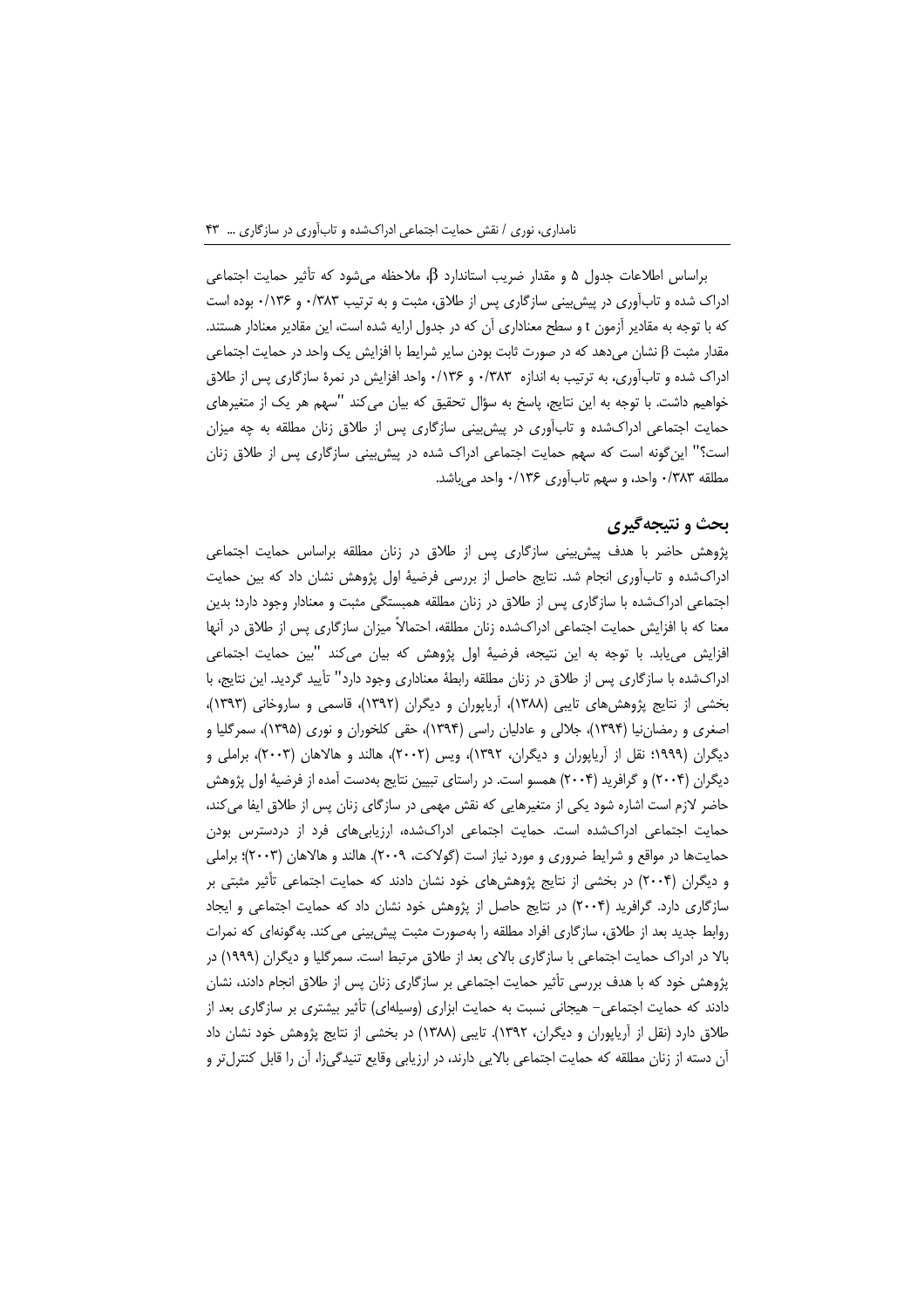کمخطرتر ارزیابی کرده، خود را توانمندتر احساس نموده و در نتیجه از سبکهای مقابله کارآمد بیشتر استفاده می کنند. جلالی و عادلیان راسی (۱۳۹۴) در پژوهش خود نشان دادند که رابطهٔ معنادار مثبتی بین حمایت اجتماعی و سازگاری زناشویی وجود دارد و حمایت اجتماعی درصدی از تغییرات واریانس سازگاری زناشویی را پیش بینی میکند. در راستای نتایج این پژوهش ها، لازم است اشاره شود که حمایت اجتماعی بهطور مستقیم و غیرمستقیم بر مکانیسمهای شناختی، راهبردهای مقابلهای و رفتارهای مختلف افراد اثر میگذارد و از این طریق، سبب رضایت فرد از زندگی می شود. نظریههای تأثیر مستقیم و تأثیر غیرمستقیم حمایت اجتماعی ادراکشده، بهخوبی میتوانند این مهم را تأیید نمایند (تانیگوچی` و کافمن ً` ۲۰۱۰؛ نقل از جلالی و عادلیان راسی، ۱۳۹۴). در این زمینه، یکی از مدلهای حمایت اجتماعی ادراکشده، مدل اثر ضربهگیر (سپر) یا مدل تأثیر غیرمستقیم است (حیدرآبادی و دیگران، ۱۳۹۲). این مدل فرض می کند که حمایت اجتماعی از افراد در برابر تجارب استرسiا حمایت می کند. ضربهگیر کردن استرس، باعث کاهش اثرات منفی استرس بر سلامت میشود. در واقع، جمایت اجتماعی باعث پیشگیری یا تقلیل عوامل استرس;ا از طریق تدارک منابع بهتر برای مقابله با استرس می شود. همچنین، حمایت اجتماعی از طریق بهبود و ترغیب رفتارهای سالم، اثر استرس را کاهش میدهد (آئو و دیگران، ۲۰۰۹). مدل اثر ضربهگیر مطرح می کند که حضور عوامل موقعیتی (برای مثال حمایت اجتماعی، همدلی دیگران) یا ویژگی های شخصیتی خاص (برای مثال اجتماعی بودن) می تواند منجر به کاهش اثرات منفی ناشی از استرس شود (فولادوند و دیگران، ۱۳۸۸). به عبارت بهتر، حمایت اجتماعی می تواند استرس را از طریق صمیمیت و نزدیکی اجتماعی، کاهش دهد و از این راه به عنوان یک ضربهگیر (سپر) عمل کند. اگرچه باید توجه داشت که حمایت اجتماعی افراطی می تواند ظرفیتهای کنار آمدن افراد را کاهش دهد (بینایت و بندورا، ۲۰۰۴؛ نقل از فولادوند و دیگران، ۱۳۸۸). یکی دیگر از مدلهای حمایت اجتماعی ادراکشده که از طریق آن می توان سازگاری پس از طلاق در زنان مطلقه را تبیین نمود، مدل اثر اصلی است. طبق این مدل، حمایت اجتماعی از طریق فراهم کردن تجارب مثبت و حس خودارزشی و ثبات در زندگی اجتماعی فرد، اثر سودمندی دارد. در این مدل، فرض بر این است که فقدان حمایت اجتماعی، باعث ایجاد استرس میشود. این مدل، بیان می کند که حمایت اجتماعی باعث بهوجود آمدن حمایتهای مثبت برای افراد می شود و از این طریق با سلامت ارتباط برقرار می کند. در مجموع، طبق این مدل، حمایت اجتماعی به دلیل تأثیر مثبت، احساس پیش بینی پذیری، ثبات در موقعیت زندگی و ترفیع ارزش خویشتن بر سلامت فرد اثر میگذارد (کارادیماس، ۲۰۰۶؛ مارینو و دیگران، ۲۰۰۸؛ نقل از فولادوند و دیگران، ۱۳۸۸). شایان ذکر است که مطالعاتِ متأثر از این مدل، عنوان میکنند افرادی که در شبکههای حمایتی قرار دارند، کمتر افسردهاند و عمدتاً سلامت روانی بهتری را نسبت به افراد فاقد چنین شبکههای حمایتی نشان میدهند (حیدرآبادی و دیگران، ۱۳۹۲). بهطور کلی میتوان گفت برخورداری از حمایت اجتماعی قوی، فرصتهایی را برای افراد جهت بحث و بررسی در مورد حوادث تنیدگیزا و کاهش آزاردهندگی این حوادث فراهم آورده

1 Taniguchi, H.

<sup>2</sup> Kauffman, G.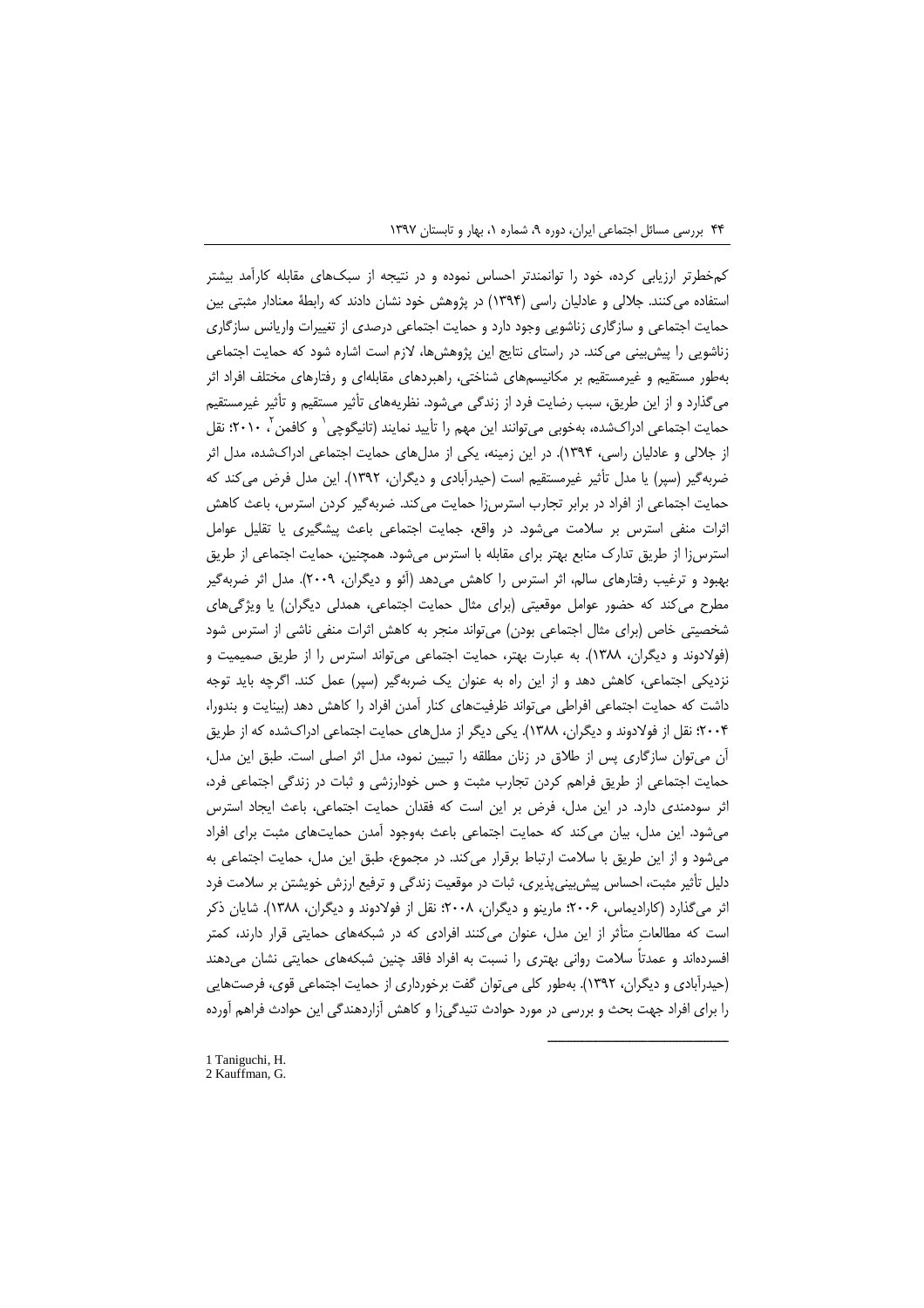و افراد را قادر میسازد که به جنبههای مثبت خویش اهمیت دهند (جانوف– بلوم، ۱۹۹۹). حمایت اجتماعی از طرف خانواده، دوستان و بهویژه افراد مهم میتواند پشتوانهٔ محکمی برای زنان مطلقه شود و از این طریق، آنان کمتر از آثار وخیم تنیدگیهای بعد از طلاق از جمله افسردگی رنج می,برند. زیرا در پژوهشها نشان داده شده است که هرچند طلاق اندازه شبکهٔ اجتماعی را کاهش میدهد، اما افرادی که روابط دوستانه خود را حفظ می کنند و درصدد رابطههای اجتماعی جدید هستند، نسبت به کسانی که از لحاظ اجتماعی انزوا و گوشهگیری را برمیگزینند، سازگاری بهتری دارند (سانسوم و فارنیل`، ۱۹۹۷؛ نقل از آریایوران و دیگران، ۱۳۹۲).

نتايج حاصل از بررسي فرضيهٔ دوم پژوهش نشان داد كه بين تابآوري با سازگاري پس از طلاق در زنان مطلقه همبستگی مثبت و معنادار وجود دارد؛ بدین معنا که هرچه تابآوری در زنان مطلقه بیشتر باشد، احتمالاً میزان سازگاری پس از طلاق در آنان افزایش مییابد. با توجه به این نتیجه، فرضیهٔ دوم پژوهش حاضر که بیان می کند "بین تابآوری با سازگاری پس از طلاق در زنان مطلقه رابطهٔ معناداری وجود دارد" تأييد گرديد. اين بخش از نتايج پژوهش حاضر، با بخشي از نتايج پژوهشهاي آرياپوران و دیگران (۱۳۹۲)، محمدی نعل کنانی (۱۳۹۳)، کاطعزاده و دیگران (۱۳۹۴)، کامیفر (۱۹۹۹؛ نقل از احمدی و شریفیدرآمدی، ۱۳۹۳)، بوئن (۲۰۰۵)، پینکوآرت (۲۰۰۹) پرز– لوپز و دیگران (۲۰۱۴) همسو است. در راستای تبیین نتایج بهدست آمده از فرضیهٔ دوم پژوهش حاضر لازم است اشاره شود که یکی از متغیرهای مهم در سازگاری زنان پس از طلاق، تابآوری است. مفهوم تابآوری در روبهرو شدن با عوامل تنیدگی;ای شدید و عمده معنا پیدا می کند و حاصل آن نیز سازگاری کارآمد با شرایط تهدیدآمیز است (اَسنجرانی و دیگران، ۱۳۹۵). تابآوری افسردگی را کاهش میدهد (وایت و دیگران، ۲۰۱۰) و از مشکلات روان شناختی افراد پیشگیری کرده، آنان را در برابر تأثیرات روان شناختی حوادث مشکل;ا محافظت می کند (پینکواّرت، ۲۰۰۹). آرس و دیگران (۲۰۰۹) بر این باورند که افراد تابآور، اغلب با ایجاد هیجانات مثبت پس از رویدادهای تنیدگیزا، به حالت طبیعی باز میگردند. افراد تابآور بدون اینکه سلامت روانی آنها کاهش یابد و دچار مشکلات شوند، رویدادهای تنیدگیزا را پشت سر گذاشته و در مواردی نیز با وجود تجارب دشوارشان، موفق و کامیاب میشوند (حبیبی و دیگران، ۱۳۹۵). یژوهش ها حاکی از آن است که افراد با تابآوری بالا، سطح کمتری از اجتناب را نشان میدهند و کمتر بهسمت نگرش فاجعهسازی پیش میروند (اُنگ و دیگران، ۲۰۱۰؛ توبی و دیگران، ۲۰۱۴). از آنجایی که تابآوری یک فرایند محافظت کننده است که احتمال پیامدهای منفی را کاهش میدهد (اَرگینتون و ویلسون، ۲۰۰۰)، بنابراین زنان مطلقه که از این ویژگی محافظتکننده برخوردار هستند، هنگام برخورد با مشکلات و رویدادهای فشارزای زندگی تلاش میکنند نگرش خود را نسبت به آن عوامل فشارزا مثبت نمایند و از این طریق از وجود ویژگیهای منفی مانند علایم افسردگی از خویش محافظت کنند (اَریاپوران و دیگران، ۱۳۹۲). مطالعات مختلف بر روی تابآوری تأکید می کند که تابآوری فراتر از برخورد و انطباق با تجربیات آسیب;است. بدین معنا که فرد قدرت بازگشت و رشد به شیوهٔ مثبت در برابر شرایط نامناسب را دارد (کنات

1 Sansom, D., & Farnill, D.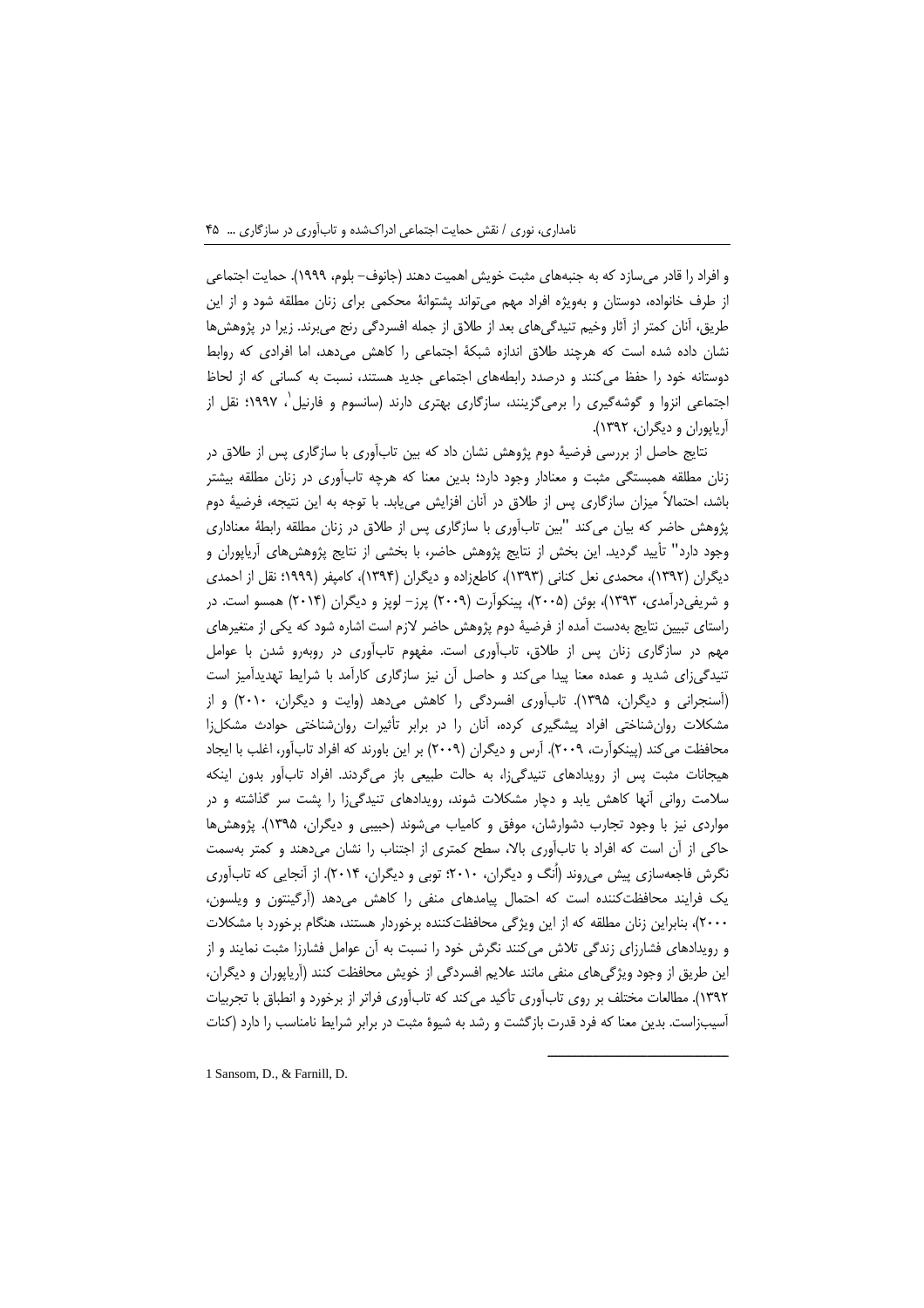و دریویس، ۲۰۱۴). نتایج پژوهش بوئن (۲۰۰۵) نشان داد که تاب[وری از راههای گوناگون و بهطور قابل ملاحظه با فراهم أوردن احساس هدفمندي، كنترل و شايستگي كه منجر به تجارب رشد شخصي مي شود، سازگاری بعد از طلاق را در زنان مطلقه تسهیل میکند، بهطوریکه هویت شخصی آنها رشد پیدا کرده و خودمختاری آنها افزایش می یابد (نقل از قمری کیوی و دیگران، ۱۳۹۵). راتر (۱۹۹۹، نقل از گرانت و دیگران، ۲۰۰۷) عقیده دارد که مکانیسمهای حمایتی موجب ایجاد پاسخهای تابآور در موقعیتهای چالش;ا میشوند. به نظر وی اولین مکانیسم حمایتی، کاهش احتمال خطر است. مکانیسم حمایتی دوم مهارتهای مقابلهای است که به فرد اجازه میدهد تجارب خود را به صورت قابل قبولتری شکل دهد و در نهایت آخرین مکانیسم حمایتی، ایجاد فرصتهایی برای فرد جهت ایجاد روابط جدید، به دست آوردن کنترل دوباره زندگی و دستیابی به این احساس است که او می تواند برخی چیزهای مثبت را به زندگی ارائه دهد. یکی از ویژگیهای اصلی فرد که از آن طریق میتواند چرایی و چگونگی ایجاد تابآوری را توضیح دهد، جستجوی معنا در مواجه با مشکلات به ظاهر حل نشدنی یا موقعیتهای چالشانگیز است. این ویژگی باعث خواهد شد که استقامت و سختکوشی فرد افزایش یابد، همچنین این ویژگی باعث خواهد شد که فرد خود را از نو بیافریند و پیشرفت خود در طول زندگی را افزایش دهد. کسب معنا در زندگی باعث به وجود آمدن ایدمای به نام در اختیار گرفتن زندگی خواهد شد (گرانت و دیگران، ۲۰۰۷). افراد تابآور این طور توصیف شدهاند که قادر به اداره کردن و ساختن محیط برای غلبه بر فشارهای زندگی و برآورده کردن ضروریات اُن هستند. آنها قادر به سازگاری سریع و شناخت وضعیت، فهم روشن آنچه اتفاق می افتد، برقراری ارتباط آزادانه، عمل انعطافپذیر و خود را در مسیر مثبت دیدن، هستند. درمقایسه با افراد آسیب-پذیر، آنها قادرند ناامیدیها و موانع را تحمل و خشم خود را کنترل کنند و وقتی نیاز دارند، کمک بخواهند (خزعلي، ١٣٨٩).

با توجه به نتایج بهدست آمده از پژوهش حاضر، پاسخ به سؤال تحقیق که بیان می کند "سهم هر یک از متغیرهای حمایت اجتماعی ادراکشده و تابآوری در پیش بینی سازگاری پس از طلاق زنان به چه میزان است؟" این گونه است که سهم حمایت اجتماعی ادراک شده در پیش بینی سازگاری پس از طلاق زنان مطلقه ۰/۳۸۳ واحد، و سهم تاب آوری ۰/۱۳۶ واحد می باشد. این بخش از نتایج پژوهش حاضر که تبیین أن بهطور جداگانه در فرضیات پیشین مطرح گردید، با بخشی از نتایج پژوهش های تایبی (۱۳۸۸)، آریاپوران و دیگران (۱۳۹۲)، قاسمی و ساروخانی (۱۳۹۳)، محمدی نعل کنانی (۱۳۹۳)، کاطعزاده و دیگران (۱۳۹۴)، اصغری و رمضان نیا (۱۳۹۴)، جلالی و عادلیان راسی (۱۳۹۴)، حقی کلخوران و نوری (۱۳۹۵)، سمرگلیا و دیگران (۱۹۹۹)، ویس (۲۰۰۲)، هالند و هالاهان (۲۰۰۳)، براملی و دیگران (۲۰۰۴) وگرافرید (۲۰۰۴)، بوئن (۲۰۰۵) و یرز- لویز و دیگران (۲۰۱۴) همسو است.

از محدودیتهای تعمیم دهی این پژوهش به این مطلب می توان اشاره داشت که این پژوهش فقط در بين جامعهٔ زنان مطلقه تحت حمايت كميتهٔ امداد امام خميني (جنوب شهر تهران) انجام شد و لذا قابل تعمیم به سایر مناطق و همچنین دیگر شهرها و استانها با موقعیتهای فرهنگی، تاریخی و جغرافیایی متفاوت و متنوع نمی باشد. اطلاعات بهدست آمده در این پژوهش فقط از طریق پرسشنامه که از دسته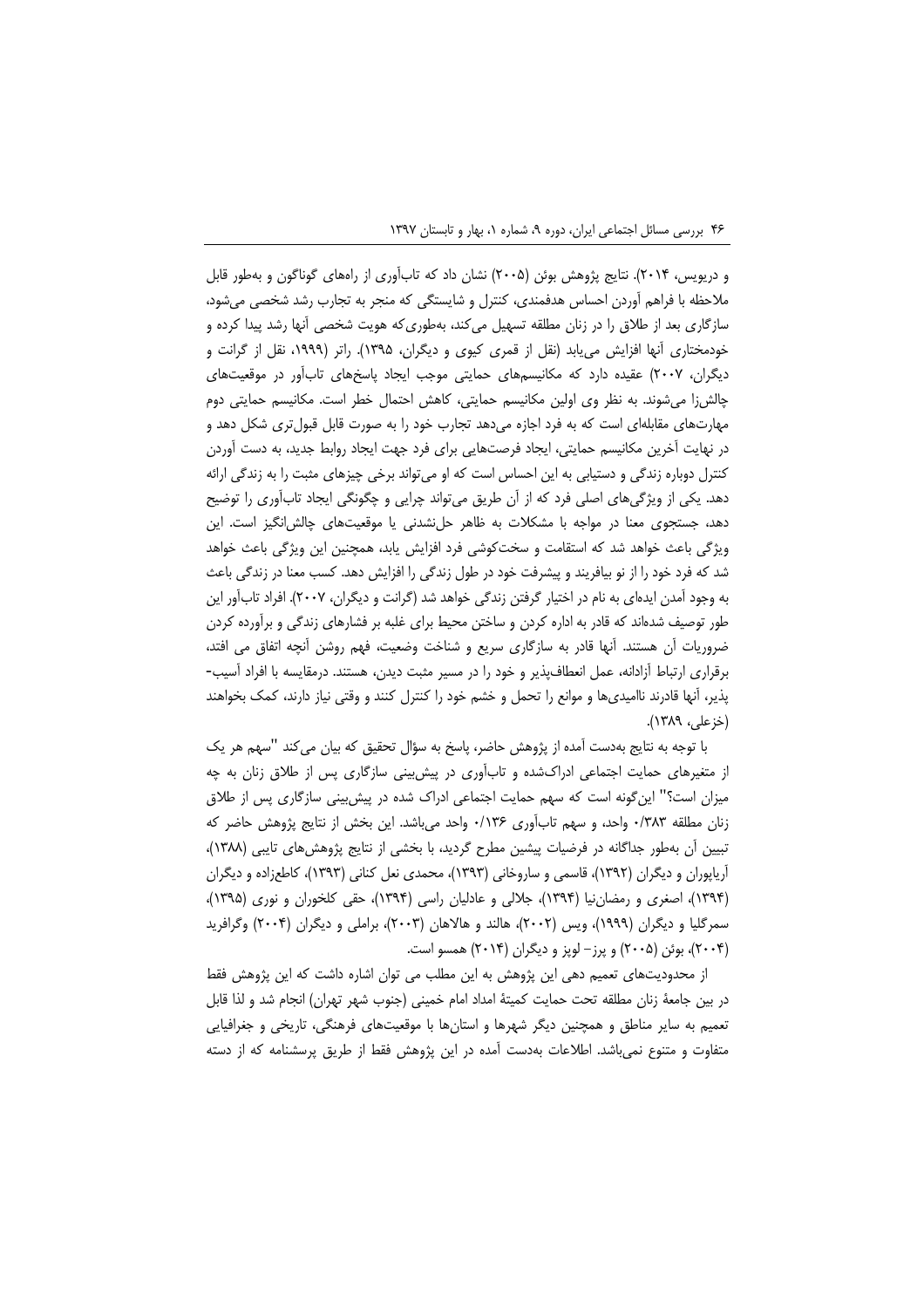ابزارهای خودسنجی میباشد گردآوری شده است که تکمیل این پرسشنامهها احتمال دارد تا اندازهٔ زیادی تحت تأثير علايق فردي پاسخ دهندگان قرار گيرد.

پیشنهاد میشود این بررسی در موقعیتهای فرهنگی، تاریخی و جغرافیایی دیگر شهرها و استانها نیز انجام شود و نتایج بهدست آمده از استانها و شهرهای مختلف با یکدیگر مقایسه شوند. همچنین پیشنهاد میشود در پژوهشهای آتی هنگام ارزیابی متغیرهای حمایت اجتماعی ادراکشده، تابآوری و سازگاری پس از طلاق، علاوهبر پرسشنامههای خودگزارشی، از روشهای دیگری نظیر مشاهده در موقعیتهای طبیعی و مصاحبههای بالینی و انفرادی نیمهساختار یافته نیز استفاده شود تا از این طریق بتوان به نتایج دقیقتر و معتبرتری دست پیدا کرد. به طور کلی، با توجه به نتایج به دست آمده از این پژوهش، پیشنهاد میشود مسئولان آموزشی و دستاندرکاران کمیتهٔ امداد امام خمینی (ره) و همچنین سایر نهادهای حمایتی، از طریق تغییر نگرش این قشر از جامعه (زنان مطلقه) نسبت به آینده و حمایتهای مناسب و بهموقع، از میزان ناراحتیهای روانی آنها کاسته و سازگاری آنان پس از طلاق را افزایش دهند. پیشنهاد می شود شناخت و کنترل عوامل مؤثر بر سازگاری پس از طلاق در بین زنان مطلقه در جهت پیشگیری از مشکلات ناشی از طلاق در این قشر از جامعه مورد توجه کافی قرار گیرد که از جمله مهمترین این عوامل، ارتقای حمایت اجتماعی ادراکشده و تابآوری در زنان مطلقه است.

#### منابع

- آریـاپوران، س.، امیـری۳عـنش، م.، اصــلانی، ج. (۱۳۹۲). شــیوع علایــم افســردگی در زنــان مطلقــه: نقــش پیش بینی کنندهٔ گذشت، حمایت اجتماعی و تابآوری. *فصلنامهٔ مشاوره و روان درمانی خانواده*، ۳، ۳۵۳–۳۳۱.
- آسنجرانی، ف، گلهدار پور، ن.، حسـنی اسـطلخی، ف، دلاور نقـابی، م.، شـاهوردی، ع.، رجامنـد، س. (۱۳۹۵). مقایسهٔ رضایت از زندگی، سبکهای مقابله با استرس و تابآوری در زنان مطلقه پیشنهاد دهنده طلاق و غیـر پیشنهاد دهنده طلاق. *سلامت اجتماعی،* ۴، ۱، ۴۱–۳۴.
- احمدی، ر.، شریفیدرآمدی، پ. (۱۳۹۳). بررسی اثربخشی آموزش تابآوری بر سلامت روان افـراد مبـتلا بـه وابستگی مواد در کانون توسکای شهر تهران. *فصلنامهٔ مطالعات روان شناسی بالینی، ۱۶، ۴، ۱۷*-۱.
- اصغری، ف.، رمضان نیا، ه. (۱۳۹۴). مقایسهٔ سلامت روان، سبکهای مقابله و حمایت اجتماعی در زنان متقاضی طلاق و زنان عادی. *مجلهٔ روان شناسی اجتماعی، ۱۰، ۳۷، ۱۲*-۱.
- اعظمی، ی.، معتمدی، ع.، دوستیان، ی.، جلالوند، م.، فرزانگان، م. (۱۳۹۱). نقش تابآوری، معنویت و دینداری در پیش بینی رضایتمندی از زندگی در سالمندان. *فرهنگ مشاوره و روان درمانی*، ۳، ۱۲، ۲۰-۱.
- بلالي، ط.، اعتمادي، ع.، فاتحىزاده، م. (١٣٩٠). بررسي عوامل روان شناختي و جمعيتشناختي پيش بيني كنندهٔ سازگاری پس از طلاق در زنان مطلقه شهر اصفهان. *فصلنامهٔ فرهنگ مشاوره و روان درمانی، ۲، ۵، ۵*۳–۲۹.
- بیرامی، م.، موحدی، ی.، موحدی، م. (۱۳۹۳). ارتباط حمایت اجتماعی ادراکشده و احساس تنهایی اجتمـاعی-عاطفي با اعتياد به اينترنت در جامعهٔ دانشجويي. *دو فصلنامهٔ علمي- پژوهشمي شـناخت اجتمـاعي*، ٣، ٢ (۶)،  $1.9 - 177$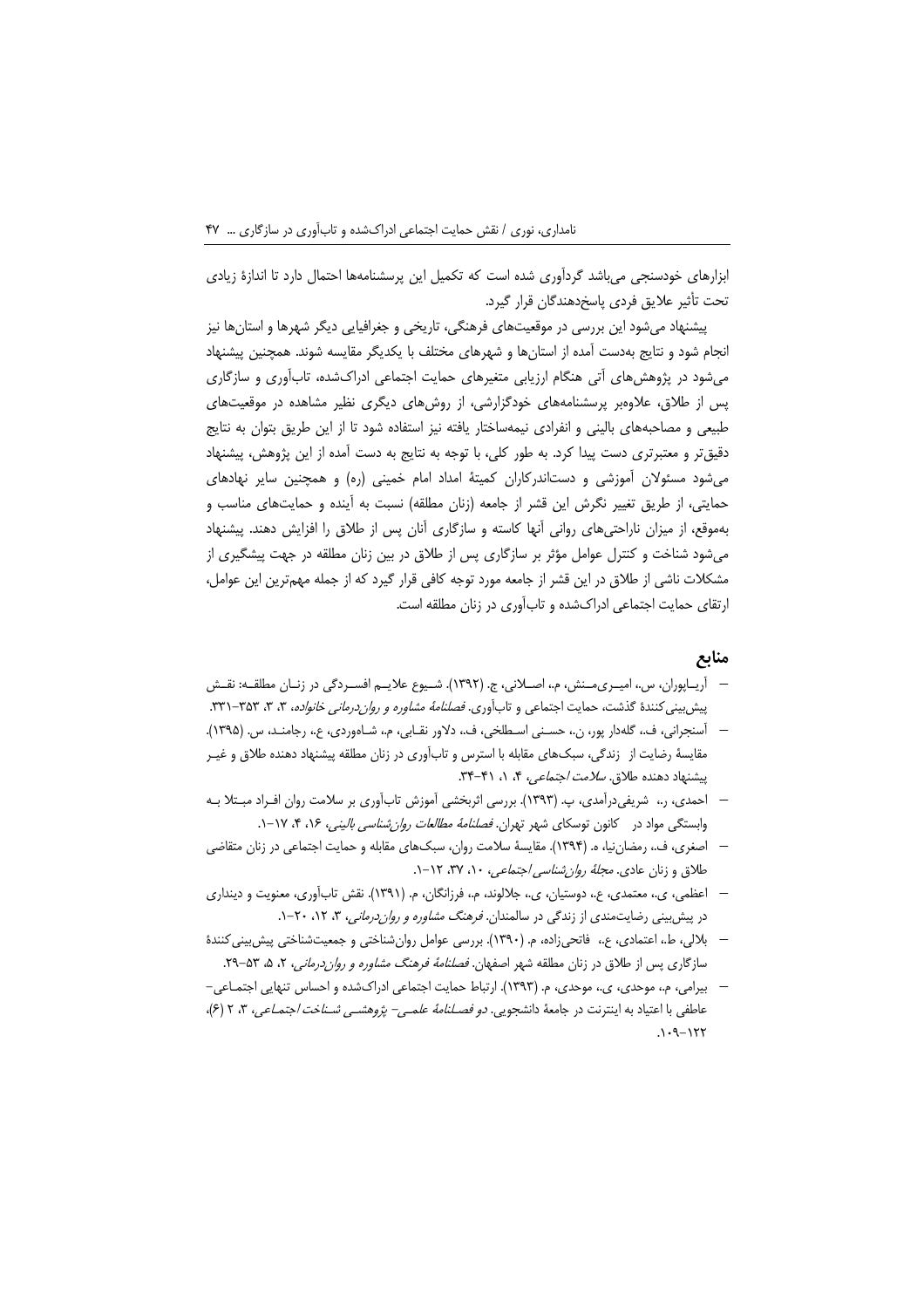- تايبي، ش. (١٣٨٨). بررسي رابطهٔ حمايت اجتماعي و عزت نفس با سبكهاي مقابله زنان پس از طلاق شـهر *تهران*. پایاننامه کارشناسی ارشد، دانشکدهٔ روانشناسی و علوم تربیتی، دانشگاه علامه طباطبایی.
- تقىزاده، م.، ميرعلائي، م. (١٣٩٢). مطالعة اثربخشي معنويتدرماني گروهي بر تابآوري زنان مبتلا به مالتيپل اسکلروزیس شهر اصفهان. *فصلنامهٔ علمی پژوهشی روان شناسی سلامت*، ۲، ۲.
- تمنائی فر، م.، لیث، ح.، منصوری،نیک، ا. (۱۳۹۲). رابطهٔ حمایت اجتماعی ادراک شده با خودکارآمدی در دانش آموزان. *مجلهٔ روان شناسی اجتماعی، ۸، ۲۸، ۳۹*-۳۱.
- جلالی، ه.، عادلیان راسی، ح. (۱۳۹۴). حمایت اجتماعی و سازگاری زناشویی در زنان متقاضی طلاق. *فصلنامهٔ*  $\overline{\phantom{0}}$ مدد کاری اجتماعی، ۴، ۴، ۱۶-۵.
- جوكار، ب. (١٣٨۶). نقش واسطهاي تابآوري در رابطهٔ بين هوش هيجاني و هوش عمومي با رضايت از زندگي. روان شناسی معاصر، ۴، ۲۱۲-۳.
- حبيبي، م.، سلماني، خ.، اماني، ا.، رافضي، ز.، نعمتالهزاده ماهاني، س. (١٣٩۵). مقايسة تجارب معنوى و تابآوری در زنان مبتلا به سرطان پستان تحت پرتودرمانی و همتایان عادی. *تحقیقات علوم رفتاری*، ۱۴، ۱.  $\Delta - \Delta \Delta$
- حقی کلخوران، ا.، نوری، ز. (۱۳۹۵). *پیش بینی طلاق عاطفی زوجین براساس حمایت اجتمـاعی ادراک شـده از سوی خانواده و مزاجهای عاطفی*. مجموعه مقالات اولین کنفرانس بین|لمللی پژوهشهای نوین در حوزه علـوم تربیتی و روان شناسی و مطالعات اجتماعی ایران.
- حیدرآبادی، ا.، یعقوبی دوست، م.، شاهونوند، ب. (١٣٩٢). بررسی رابطهٔ بین حمایت اجتماعی ادراک شده با خشونت خانگی والدین علیه فرزندان. *مطالعات علوم اجتماعی ایران، ۵۰، ۴۹، ۵۰*-۳۲.
	- خزعلی، ف. (۱۳۸۹). تابآوری و نقش آن در سلامت روان کودکان. *ماهنامه ایران پاک، ۲۹، ۲۹–۲*۷.
- خلعتبری، ج.، بهاری، ص. (۱۳۸۹). ارتباط بین تاباًوری و رضایت از زندگی. *فصلنامهٔ روان شناسی تربیتی* دانشگاه آزاد اسلامی واحد تنکابن، ۱، ۲، ۹۴-۸۳.
- سلیمی، ع.، جوکار، ب.، نیکپور، ر. (۱۳۸۸). ارتباطات اینترنتی در زندگی: بررسی نقش ادراک حمایت اجتماعی و احساس تنهایی در استفاده از اینترنت. *مطالعات روانشناختی، ۵، ۳، ۱*۰۲–۸۱.
- علیلو، م.، هاشمی، ت.، بیرامی، م.، بخشی پور، ع.، شریفی، م. ا. (۱۳۹۳). بررسی رابطهٔ بین بدرفتاریهای دوران کودکی، فقدانها و جداییهای اولیه و بدتنظیمی هیجانی با اختلال شخصیت مرزی. *مجله دستأوردهای* روان شناختی، ۲۱ (۲)، ۸۸– ۶۵
- غلامی، ع.، بشلیده، ک.، رفیعی، ع. (۱۳۹۱). اثربخشی تئاتردرمانی بر سلامت روان زنان مطلقه. *روش ها و* مدل های روان شناختبی، ۲، ۱۰، ۶۴–۴۵.
- فولادوند، خ.، فرزاد، و.، شهرآرای، م.، سنگری، ع. (۱۳۸۸). اثر حمایت اجتماعی، استرس تحصیلی و خودکارآمدی تحصیلی بر سلامت روانی- اجتماعی. *روان شناسی معاصر*، ۴، ۲، ۹۳-۸۱.
- فيشر، ب.، ألبرتي، ر. (٢٠٠٠). *بازسازي زندگي پس از طلاق.* ترجمهٔ اكرم اكرمي. (١٣٨٧). تهران: انتشارات صابرين.
- قاسمي، ع.، ساروخاني، ب. (١٣٩٣). عوامل اجتماعي طلاق و سلامت رواني- اجتماعي در زوجين متقاضي طلاق توافقی و غیرتوافقی. *فصلنامهٔ فرهنگی- تربیتی زنان و خانواده*، ۸، ۲۶، ۳۷-۷.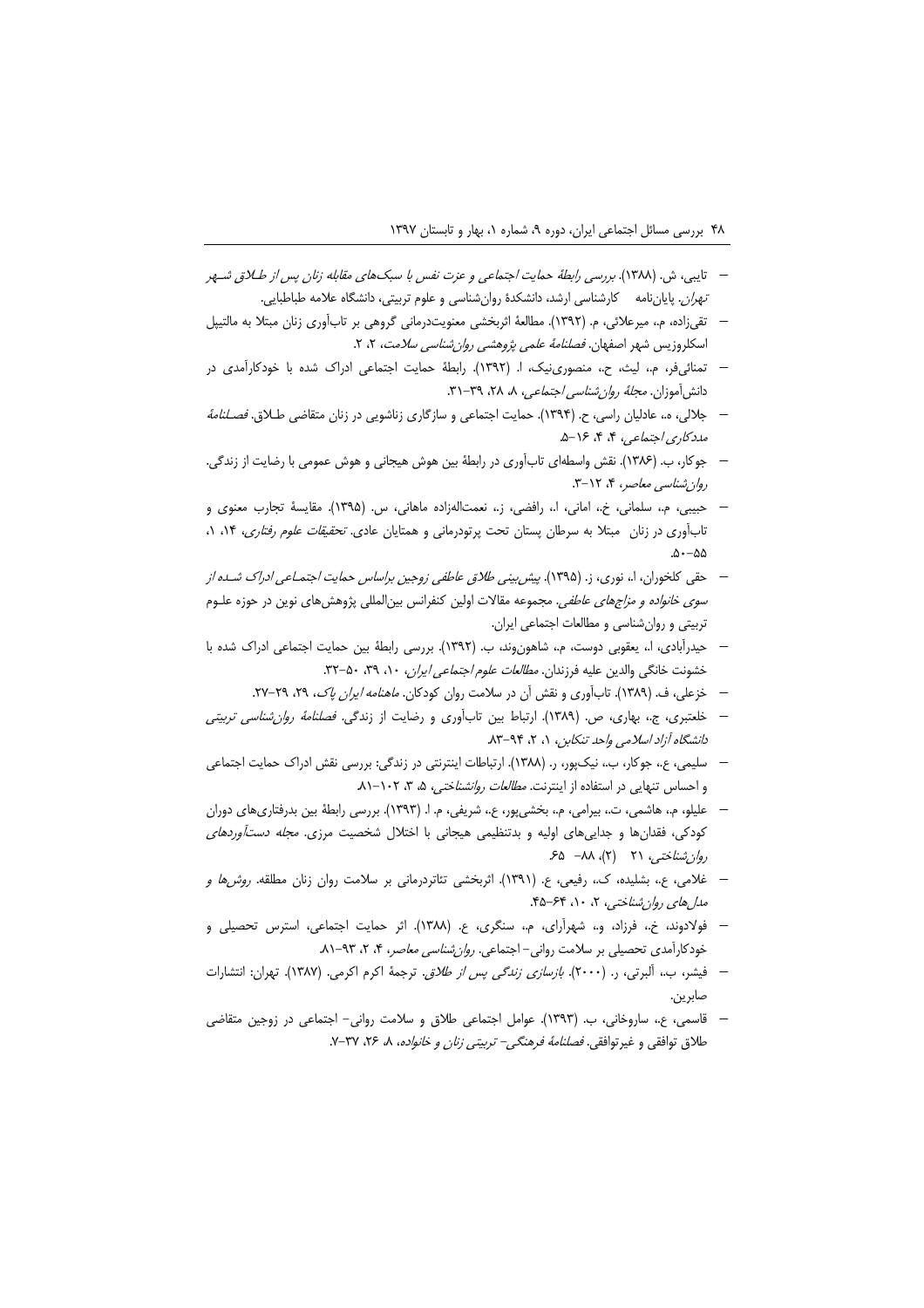- قائدي، غ.، يعقوبي، ح. (١٣٨٧). بررسي رابطةً بين ابعاد حمايت اجتماعي ادراك شده و ابعاد بهزيستي در دانشجویان دختر و پسر. *ارمغان دانش، ۱۳، ۲ (۵۰)، ۸۱–۶۹*
- قمری کیوی، ح.، رضایی شریف، ع.، اسماعیلی قاضی ولوئی، ف. (۱۳۹۵). اثربخشی رفتاردرمانی شناختی– استعارهای بر افسردگی و تابآوری زنان مطلقه. *فصلنامهٔ مددکاری اجتماعی*، ۵ (۱)، ۱۲–۵.
- کاطع;اده، ع.، نیسی، م.، ساکی، ا. (۱۳۹۴). مقایسهٔ سبک زندگی، مکانیزمهای دفاعی و تابآوری در زوجهای در آستانهٔ طلاق و عادی شهر سوسنگرد. *مجلهٔ روان شناسی اجتماعی، ۱۰، ۳۴، ۵۶-*۳۲.
- کاویانی، ز.، حمید، ن.، عنایتی، م. (۱۳۹۳). تأثیر درمان شناختی- رفتاری مذهب،محور بر تابآوری زوجین. دانش و پژوهش در روان شناسی کاربردی، ۱۵، ۳ (۵۷)، ۳۴–۲۵.
- کرمانی، ز. (۱۳۸۸). بور*سی نقش امید در رابطهٔ بین حمایت اجتماعی ادراکشده و معنا در زندگی با افکار* .<br>*خودکشی.* پایانِنامه کارشناسی ارشد، دانشکده علوم تربیتی و روانِشناسی، دانشگاه شهید بهشتی.
- كلانتر هرمزي، آ.، عسلي طالكوئي، س.، مرادي لياولي، ق. (١٣٩۴). پيش بيني تابآوري روان شناختي براساس  $\sim$ میزان پایبندی مذهبی در زنان متأهل. *فصلنامهٔ مطالعات روان شناسی بالینی، ۱۹*. ۵، ۱۳۸–۱۱۹.
- محمدی، م. (۱۳۸۴). *عوامل مؤثر بر تابآوری در افراد در معرض خطر سوءمصرف مواد*. رسالهٔ دکتری، دانشگاه علوم بهزيستي و توانبخشي.
- محمدی نعل کنانی، ا. (۱۳۹۳). *مقایسهٔ بهزیستی روان شناختی، تاب آوری و بخشودگی در افراد در معرض طلاق* ب*ا افراد عادی شهر تهران*. پایان نامه کارشناسی ارشد، دانشکدهٔ روانشناسی و علوم تربیتی، دانشگاه علامه طباطبايي.
- مرادی، م.، دهقانی;اده، م.، سلیمانی خشاب، ع. (۱۳۹۴). حمایت اجتماعی ادراک شده و سرزندگی تحصیلی؛  $(1, 77 - 1)$ نقش واسطهای باورهای خودکارآمدی تحصیلی. *مجلهٔ مطالعات آموزش و یادگیری*، ۷،
- مؤمنی، خ.، شهبازیراد، ا. (۱۳۹۱). رابطهٔ معنویت، تابآوری و راهبردهای مقابلهای با کیفیت زندگی دانشجویان. *مجلهٔ علوم رفتاری، ۶، ۲*۰۲–۹۷.
- میرزازاده، ف.، احمدی، خ.، فاتحیزاده، م. (١٣٩١). تأثیر درمان هیجان مدار بر سازگاری پس از طلاق در زنان. فصلنامهٔ مشاوره و روان درمانی خانواده، ۱، ۴، ۴۶۰–۴۴۱.
- هاشمی، ل.، جوکار، ب. (۱۳۹۰). بررسی رابطهٔ بین تعالی معنوی و تابآوری در دانشجویان دانشگاه. *مطالعات* روان شناسی تربیتی، ۱۳، ۱۴۲-۱۲۳.
- Arce, E., Simmons, A.N., Stein, M.B., Winkielman, P., Hitchcock, C., & Paulus, M.P. (2009). Association between individual differences in selfreported emotional resilience and the affective perception of neutral faces. Journal of Affective Disorders, 114 (1-3), 286-293.
- Arrington, E.G., & Wilson, M.N. (2000). Re-Examination of Risk and Resilience during Adolescence: Incorporating Cultural and Diversity. Journal of Child and Family Studies, 9, 221-230
- $-$  Au, A., Lai, M., & Lau, K.M. (2009). Social support and well-being in dementia family caregivers: The mediating role of self-efficacy. Aging & Mental Health, 13, 761-768.
- Bromeley, J., Hare, D.J., Davison, K., & Emerson, E. (2004). Mothers supporting children with autism spectrum disorders, social support, mental health status and satisfaction ith services. Journal of Autism, 8, 409-423.
- Bruwer, B., Emsley, R., Kidd, M., Lochner, C., & Seedat, S. (2008). Psychometric properties of the multidimensional scale of perceived social support in youth. Comprehensive Psychiatry, 49 (2), 195-201.